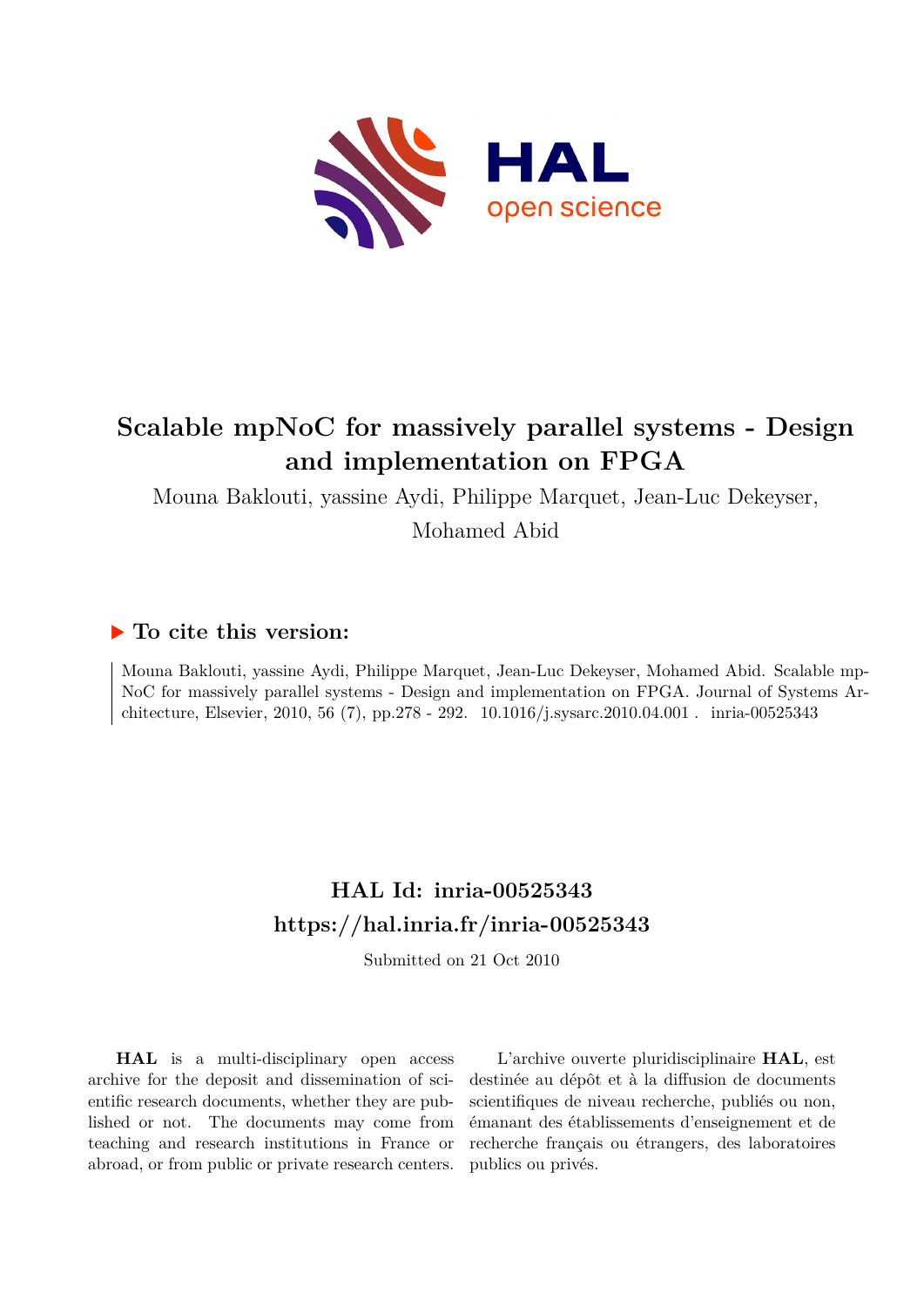# Scalable mpNoC for Massively Parallel Systems – Design and Implementation on FPGA

M. Baklouti<sup>∗,a,b</sup>, Y. Aydi<sup>a</sup>, Ph. Marquet<sup>b</sup>, J.L. Dekeyser<sup>b</sup>, M. Abid<sup>a</sup>

*<sup>a</sup>CES Laboratory, National Engineering School of Sfax, Sfax, Tunisia <sup>b</sup>Univ. Lille, F-59044, Villeneuve d'ascq, France LIFL, Univ. Lille 1, F-59650, Villeneuve d'ascq, France INRIA Lille Nord Europe, F-59650, Villeneuve d'ascq, France UMR 8022, CNRS, F-59650, Villeneuve d'ascq, France*

#### Abstract

The high chip-level integration enables the implementation of large-scale parallel processing architectures with 64 and more processing nodes on a single chip or on an FPGA device. These parallel systems require a cost-effective yet high-performance interconnection scheme to provide the needed communications between processors. The massively parallel Network on Chip (mpNoC) was proposed to address the demand for parallel irregular communications for massively parallel processing System on Chip (mppSoC). Targeting FPGA based design, an efficient mpNoC low level RTL implementation is proposed taking into account design constraints. The proposed network is designed as an FPGA based IP (Intellectual Property) able to be configured in different communication modes. It can communicate between processors and also perform parallel I/O data transfer which is clearly a key issue in an SIMD system. The mpNoC RTL implementation presents good performances in terms of area, throughput and power consumption which are important metrics targeting an on chip implementation. MpNoC is a flexible architecture that is suitable for use in FPGA based parallel systems. This paper introduces the basic mppSoC architecture. It mainly focuses on the mpNoC flexible IP based design and its implementation on FPGA. The integration of mpNoC in mppSoC is also described. Implementation results on a StratixII FPGA device are given for three data parallel applications ran on mppSoC. The obtained good performances justify the effectiveness of the proposed parallel network. It is shown that the mpNoC is a lightweight parallel network making it suitable for both small as well as large FPGA based parallel systems.

*Key words:* Communication, FPGA, Network architecture, SIMD parallel processing, System-on-a-Chip.

## 1. Introduction

Modern applications like audio/video compression, image processing and 3D graphics, need high performances and efficient architectures to be executed, especially in the embedded systems domain. These applications require high execution speed and often real time processing capabilities. In the nineteens, designers focus on SIMD (Single Instruction Stream Multiple Data Stream) architectures. This allows them to speed-up significantly execution times of a variety of

<sup>∗</sup>Corresponding author

*Email addresses:* mouna.baklouti@lifl.fr (M. Baklouti), yassine.aydi@oous.rnu.tn (Y. Aydi),

philippe.marquet@lifl.fr (Ph. Marquet),

jean-luc.dekeyser@lifl.fr (J.L. Dekeyser),

mohamed.abid@enis.rnu.tn (M. Abid)

tasks from matrix multiplication to image processing. Typically an SIMD machine has a control unit which broadcasts instructions to N processors, numbered (addressed) from 0 to N-1, and all active processors execute the same instruction at the same time [32]. The interconnection network (ICN) can be used to connect processors to memory modules. Alternatively, the network can be used to interconnect processing elements (PE), where each PE consists of a processor and a memory module. But, until the last few years, silicon integration technology doesn't allow us to put such systems to the SoC context, consequently these systems were then less and less used. Since recently, we are able to integrate billions transistors in a single chip (giga and tera-scale integration GSI/TSI). On one side, new design methodologies such as IP (Intellectual Property) reuse and, on the other side, the possible high integration level on a

*Preprint submitted to Journal of Systems Architecture October 21, 2010*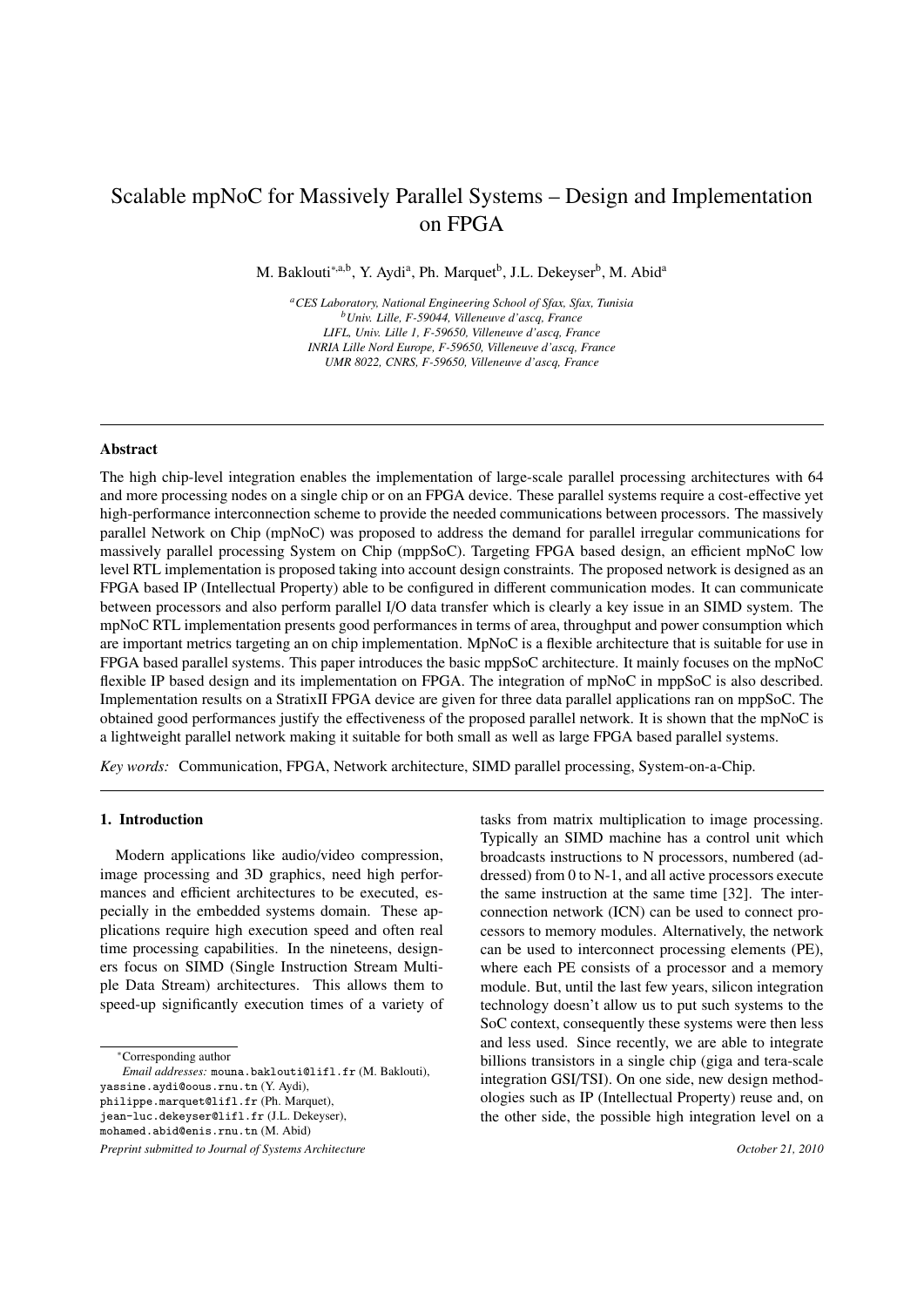chip let us envisage such a revival of SIMD architectures. Nowadays we have a great variety of high capacity programmable chips, also called reconfigurable devices (FPGAs) where we can easily integrate complete SoCs architectures for many different applications. Due to the inherent flexibility of these devices (Field-Programmable), designers are able to quickly develop and test several hardware/software architectures. In this paper, we used Altera reconfigurable devices to implement the mppSoC (massively parallel processing System on Chip) architecture and get experimental results.

The complexity in circuit design grows rapidly, still validating Moores Law. Therefore, the ability of implementing complex architecture in a single chip always presents new challenges. One of the issues met by designers when implementing large SoCs is the communication between their (numerous) components. Interconnects are considered as one of the most important challenges in GSI/TSI facing today. At the chip level, interconnects have become the major component in the delay of critical paths, are the largest source of power dissipation, and cause reliability problems [33]. So an efficient ICN intra-chip, with low latency and high bandwidth, is fundamental for high communication throughput among one components'architecture. In fact, sharing busses is no longer a good method for connecting multiple processors or other IPs due to their lack of scalability and important power consumption. An alternative to bus based communication is network-on-chip (NoC) [17]. NoC is an emerging paradigm for communications within multiprocessor systems implemented on a single silicon chip.

Our contribution to SIMD on-chip design domain consists in the implementation at an RTL abstraction level of a system called mppSoC [29]. It looks like an on-chip version of the famous MasPar [35]. MppSoC contains a number of processing elements (PE), each one has its own private local data memory. The whole system is mastered by a processor called Array Controller Unit (ACU). The PEs communicate using a Xnet neighborhood ICN. It permits regular and neighboring communications between PEs, but is not really efficient when communications become irregular. Thus, to improve the communication performances of the mppSoC, an additional communication network, to assure point to point communications, is needed. The objective of this work is to provide designers with more complete parallel architecture with high performances. Our contribution is to propose a flexible massively parallel NoC, implemented as a VHDL IP, to be integrated in such particular systems. The mpNoC can be configured to support different communication modes by programming.

The communication instructions permitting to manage the global router, the PEs and the ACU are defined. The present paper concentrates on point to point communications. Two types of global router, crossbar and delta multistage networks (MIN), are discussed in detail.

The rest of this paper is organized as follows. The use of a NoC in parallel architectures state of the art is proposed in the next section. Section 3 introduces the mppSoC platform. The mpNoC implementation is detailed in Section 4. In this Section, we propose an efficient way to integrate the communication network with the mppSoC processors and devices. The execution of some representative applications varying mppSoC communication networks is briefly described in Section 5. Section 6 discusses the performance results of the mp-NoC compared to other NoC implementations. Section 7 outlines the conclusion with planned future work.

#### 2. Related Works

The research effort in performance evaluation of communication scheme of multiprocessor SoCs and especially NoC has been widely tackled in order to guarantee optimal communication performance. There has also been a growing interest in designing novel NoC alternatives for parallel architectures. Parallel systems have been designed around a variety of inter processor communication networks. Due to rapid advancement in VLSI technology, it has become feasible to construct massively parallel systems based on static interconnection structures as meshes, trees and hypercubes. Another class of parallel systems includes crossbar, multistage switching networks such as delta network, etc. These mechanisms exhibit various trade-offs between processor throughput, communication delays, and the programming complexity. The performance of ICN under uniform traffic load has been studied with both analytical methods and simulations ([16], [13], [10], [6],  $[11]$ ).

SIMD implementations usually consist of a Control Unit, an arbitrary number of PE and an ICN, which often are custom-made for the type of application it is intended for. Processors can communicate with each other through the ICN. If the ICN does not provide direct connection between a given pair of processors, then this pair can exchange data via an intermediate processor. The ILLIAC IV [3] used such an interconnection scheme. It is composed of 64 processors operated on 64-bit words. The ICN in the ILLIAC IV allowed each processor to communicate directly with four neighboring processors in an 8x8 matrix pattern such that the *i th* processor can communicate directly with the four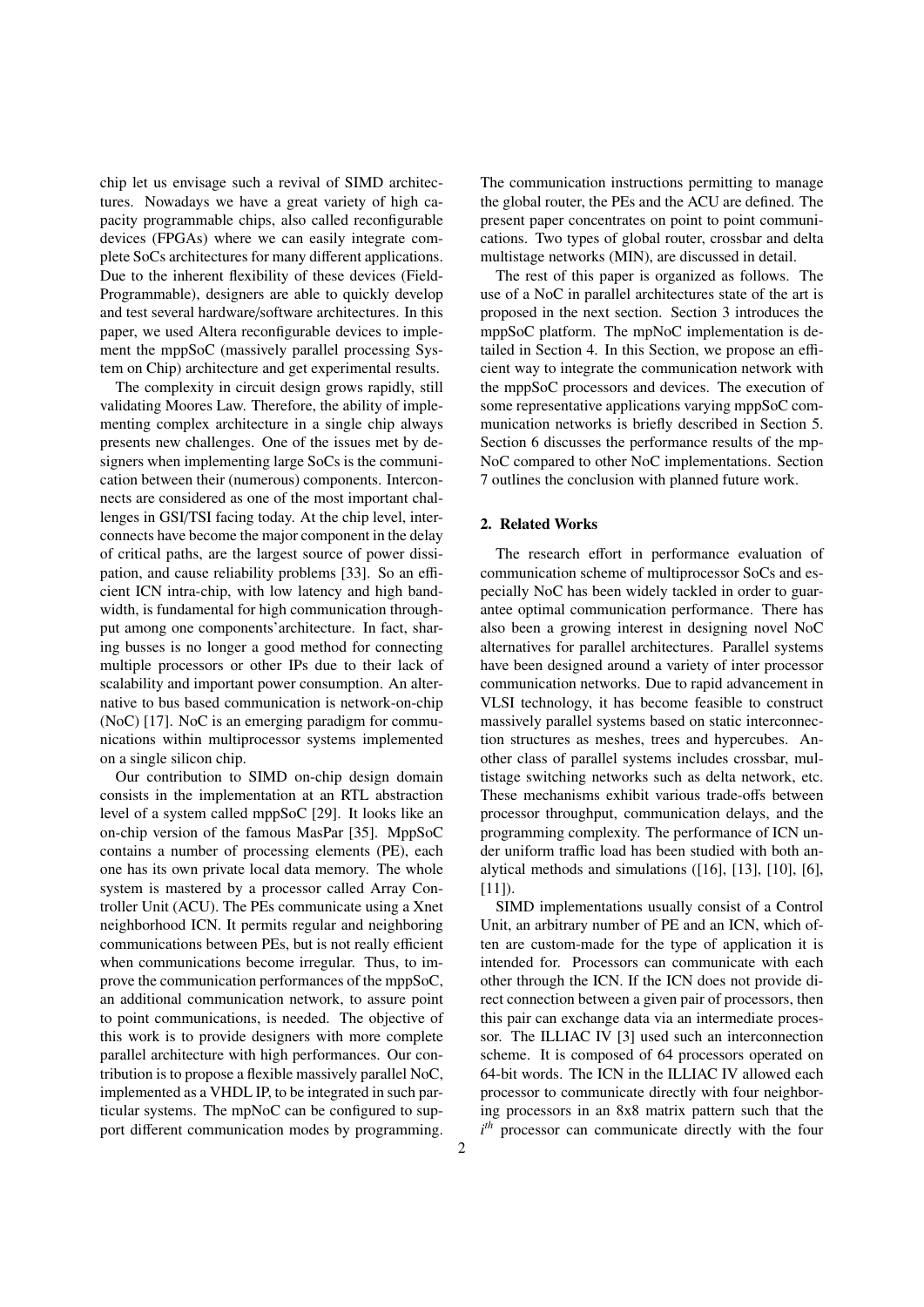neighbours:  $(i - 1)^{th}$ ,  $(i + 1)^{th}$ ,  $(i - 8)^{th}$  and  $(i + 8)^{th}$  processors. So, to move data between two PEs, that are not directly connected, the data must be passed through intermediary PEs by executing a programmed sequence of data transfers [2]. This can lead to excessive execution time if more irregular communications are needed. According to [14] the ILLIAC network is considered as a single stage SIMD network. MorphoSys [26] [5] is a reconfigurable SIMD architecture that targets for portable devices. It combines an array of 64 Reconfigurable Cells (RCs) and a central RISC processor (TinyRISC) so that applications with a mix of sequential tasks and coarse-grain parallelism, requiring computation intensive work and high throughput can be efficiently implemented on it. In MorphoSys, each RC can communicate directly with its upper, below, left and right neighbors peer to peer. This gives efficient regular applications, but unfortunately non-neighbors communications seem to be tedious and time consuming. Other new SIMD architectures have been proposed [24] [34] but they don't solve the problem of irregular communications since they integrate only a neighborhood ICN. Among popular interconnected networks there are tree and hypercube structures. Tree type structure is suited to certain special kind of parallel processing where neighbouring processors can communicate quite fast. However, communication between non neighbouring processors is slower and it requires intermediate processors to store and forward message transfer. The hypercube structure has shown suitability to fairly wide range of programming tasks. However, relatively very few hypercube structures are implemented commercially. A nearest neighbor communication network is good for applications where the communications are restricted to neighboring PEs. However, there are several problems which require communications between PEs which are separated by a large distance. Massively parallel machines typically have a scheme to cover such communications patterns. The Connection Machine [4] has a hypercube ICN, the MasPar MP-1 [35] has an Omega network, DAP has row and column highways [23] and the DEC massively parallel processing chip has been designed with a router communication network [31]. These systems can solve the problem of irregular communications. However they integrate a fixed ICN. The problem is that different applications might have different demands for the architecture. In [15] author has demonstrated that the perfect shuffle interconnection pattern has a fundamental role in a parallel processor. It has been shown that for some examples including the Fast-Fourier Transform, polynomial evaluation, sorting, and matrix transposition, the shuffle interconnection scheme

presents advantages over the near-neighbor (or cyclically symmetric) interconnection scheme that is used in the ILLIAC IV. So, the perfect shuffle interconnection scheme deserves to be considered for implementation in advanced parallel processors. Whether this interconnection pattern should be used instead of, or in addition to, other interconnection patterns depends very much on the size and intended application of the parallel processor. In [27], [14] a comparator study between four MINs for SIMD architecture (Feng's data manipulator, STARAN flip network, omega network, and indirect binary n-cube) is presented. According to this study, the networks may be ordered in terms of interconnection capabilities as follows: flip network, indirect binary ncube, omega network, and ADM. The Omega network, for example, may have to use address transformations to perform all of the n-cube interconnections, due to the reversed order of its stages. It has been also shown that the omega, ncube, and ADM network have control structures which allow them to function in a multiple control environment. So, it has been proved that some types of MINs are good networks for SIMD systems.

This analysis shows that existing SIMD architectures are not capable of responding to the communication demands, especially of irregular type, of many data parallel algorithms. Hence, there is a need for an SIMD architecture that can perform neighbor as well as non neighbor communications integrating a NoC with good properties. An efficient and flexible irregular FPGA based communication network dedicated to massively parallel systems is described. A systemC implementation has already been proposed [33]. This work focuses rather on the RTL implementation and FPGA performance results of the mpNoC which can use different internal routers. We are interested by dynamic interconnection structures, in particular crossbar and Delta MIN. The validation of the mpNoC is performed through implementation and simulation.

# 3. Basic mppSoC architectural model

MppSoC [29], which stands for massively parallel processing System on Chip, is a novel SIMD architecture built within nowadays processors. It is composed of a grid of processors and memories connected by a X-Net neighbourhood network and a general purpose global router. MppSoC is an evolution of the famous massively parallel systems proposed at the end of the eighties. Each processor executes the very same instruction at each cycle in a synchronized manner, orchestrated by an unique control processor. The ACU is responsible for fetching and interpreting instructions.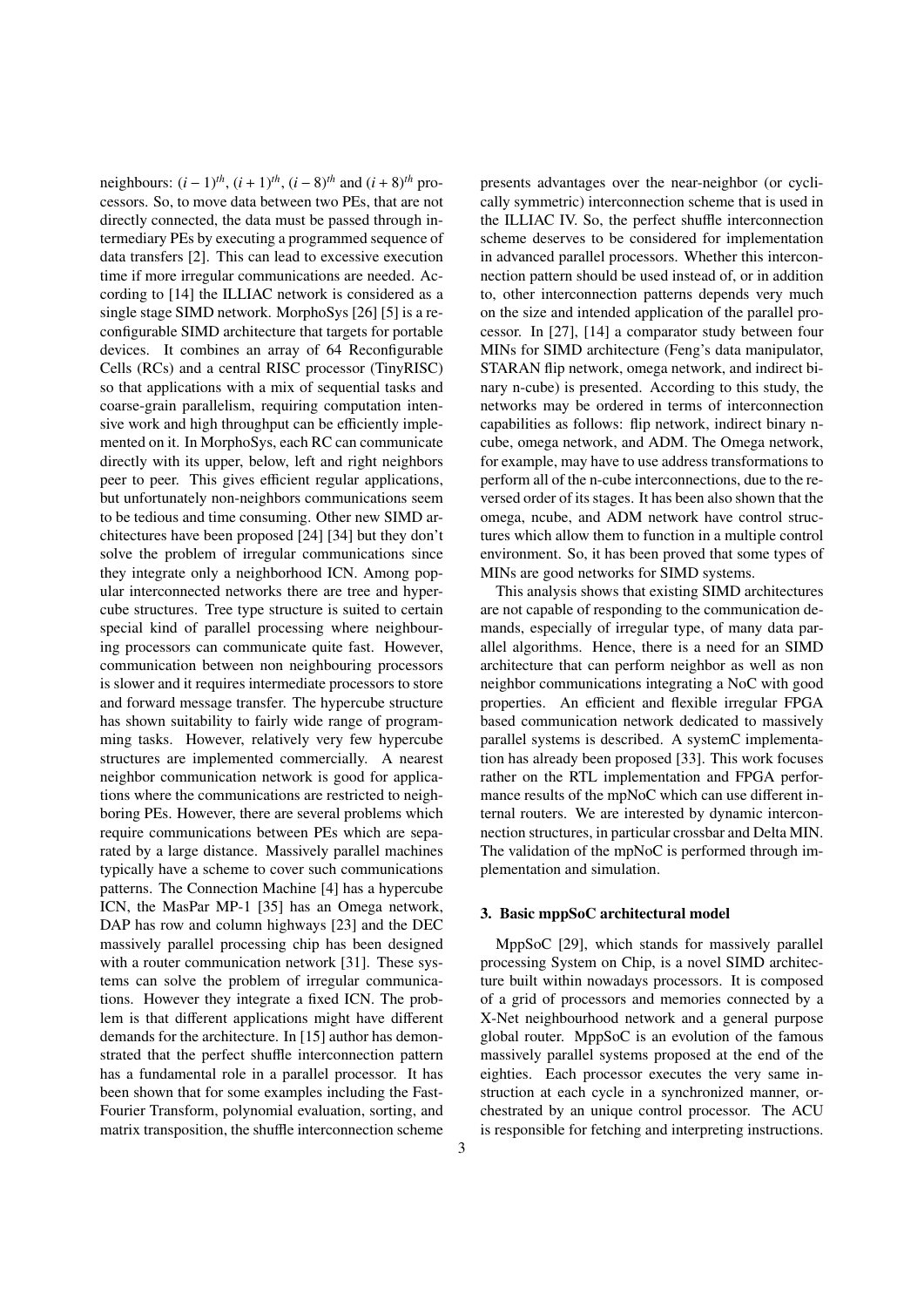

Figure 1: The mppSoC Architecture

Two kinds of instructions are considered: parallel ones and non-parallel (i.e. sequential) ones. The control processor transfers parallel arithmetic and data processing instructions to the processor array, and handles any control flow or serial computation that cannot be parallelized. Each PE in the 2-D grid is potentially connected to its 8 neighbors via the X-Net, a neighborhood network. However, this router cannot perform all the needed communications particularly irregular ones. So the idea is to integrate another communication network. A single shared bus between all PEs, for example, is not sufficient, since in an SIMD machine it is desirable to allow many processors to send data to other processors simultaneously. Ideally, one would like each processor sends data directly to every other processor, but this is highly impractical for large N, since each processor would require N-1 lines. So, one solution is the use of NoC. NoC-based communications will also become mandatory for many applications to enable parallel interconnections and communication throughputs [7]. In the mppSoC architecture, each PE is connected to an entry of mpNoC, a massively parallel Network on Chip that potentially connects each PE to one another, performing efficient irregular communications. The ACU synchronously controls the two networks of the system: the X-Net and mpNoC. Figure 1 illustrates the mpp-SoC global architecture. In this work, processors ACU and PEs are built from the processor IP miniMIPS [39] running at 50 Mhz. The ACU is a complete processor whereas the PE is a reduced processor derived from the same processor as the ACU [28].

MppSoC is programmed in a data-parallel language. A data-parallel language distinguishes sequential instructions and parallel instructions. A sequential instruction concerns sequential data of the ACU memory and is carried out by the ACU as in an usual sequential architecture. A parallel instruction is executed in a synchronous manner by all the PE of the system, each PE taking its operands from its local memory and storing the result in this same memory (or may be in its own local registers). Some specific instructions control the two networks, allowing transfer of values from one PE to another. Theses transfers are also executed in a synchronous manner: all PEs communicating at the same time with a PE designated by the instruction or one of its operand values. A given X-Net communication for example allows all PEs to communicate with a PE in a given direction at a given distance. Direction and distance are here the same for all the PEs.

As already mentioned, the design of mppSoC is inspired from the famous MasPar [35]. Nevertheless three major points distinguish mppSoC from the MasPar:

- 1. The mppSoC PEs are not any smaller 1- or 4-bit processors as it was by the time of the Connection Machine CM-1 and MasPar MP-1. MppSoC uses 32-bit processors.
- 2. The ACU and the PEs are designed from the same processor. Some minor additions are made to this processor to design the ACU, while its decode part is suppressed in the PE, performing a better on chip integration and reducing the power consumption.
- 3. The mppSoC global router not only connects the PEs to each others, but also allows connecting the PEs to ACU and to devices.

Another major difference between usual SIMD systems and our mppSoC is the integration of mpNoC, a multipurpose NoC component in the mppSoC. The mpNoC was designed as an IP that is able to synchronously connect a set of inputs to a set of outputs. It is based on a NoC router which transfers data from source to destination depending on the routing information. In this work, we detail the implementation of the mpNoC based on a crossbar and a Delta MIN. In the following section, we introduce the mpNoC and the routing mechanism. The used interconnection routers are also described.

## 4. MpNoC Design

MpNoC is the network component of the mppSoC that allows a parallel communication of each PE to a distinguished PE. One important property of the mp-NoC is its ability to use different ICNs. An alternate network which allows all processors to communicate simultaneously is the crossbar switch. The difficulty here is that network costs grow with  $N^2$ ; given current technology, this makes crossbar switches infeasible for large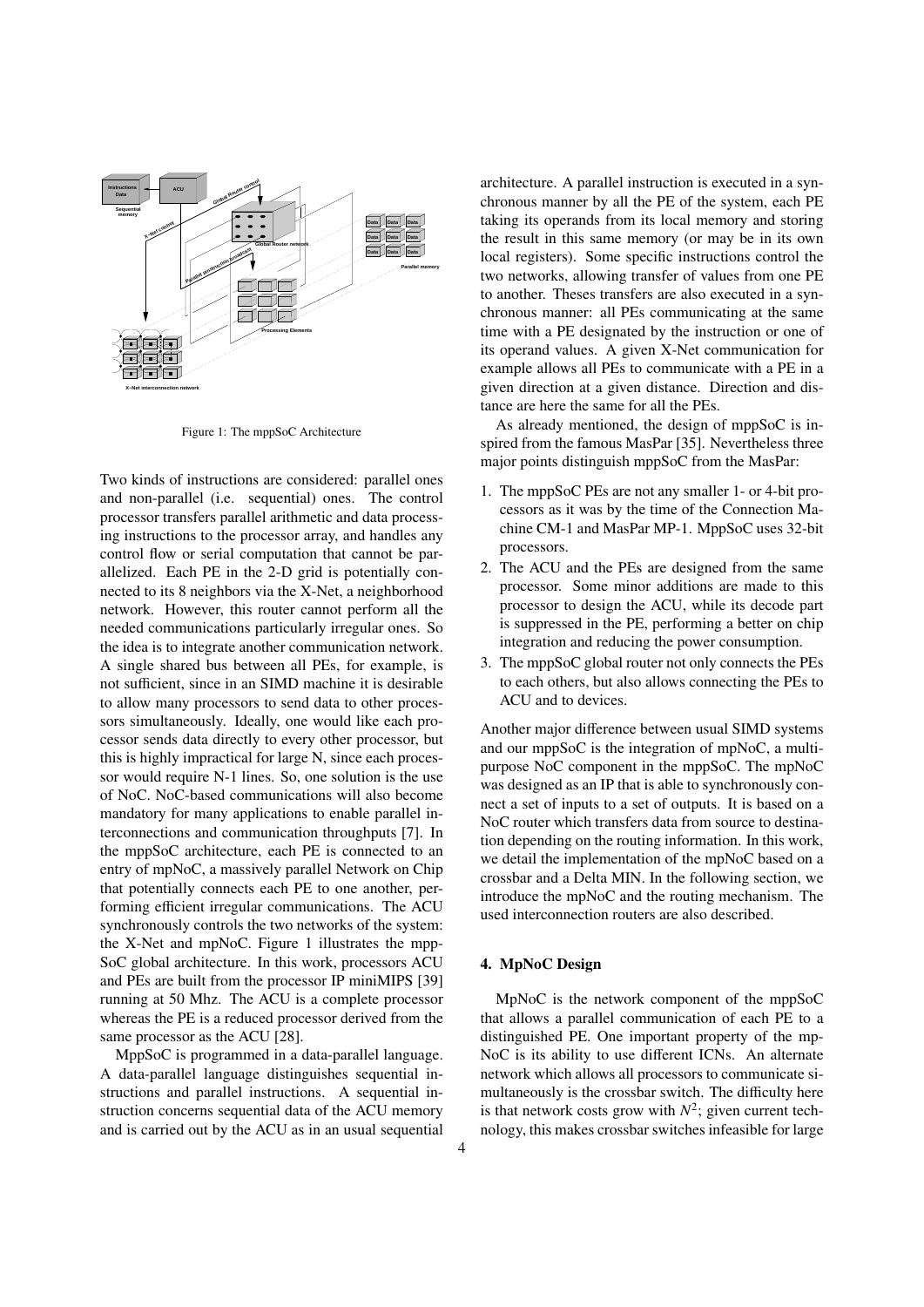systems. The full crossbar is used only with a small number of PEs. A more complex network is so needed for big instances of mppSoC. In our case we also test the integration of a Delta MIN in the mpNoC. MpNoC allows exchanging data between any couple of PE in parallel. It is considered as a global router of the mpp-SoC. Nevertheless, if any communication between PEs may be realized by a set of X-Net communications, as performances and flexibility are concerned, the usage of such a global router has an advantage over the X-Net usage for many algorithms. Consequently, including or not a global router in a given mppSoC design is a tradeoff between the cost in term of silicon and the advantage in term of performance and flexibility, especially in the case of a design targeting a configurable hardware such as an FPGA. The nature of the targeted applications may be the decisive element in this design choice.

Communications IPs generally are tedious to integrate due to the number and the heterogeneity of connection they manage. The IP blocks are also connected into them through some fixed interface which will be highlighted. The following subsection deals with particularities of each IP block and its integration into mpp-SoC. We also demonstrate the flexibility of the mpNoC integration in the mppSoC system.

#### *4.1. MpNoC Overview*

The mpNoC is designed as an IP that can be configured to perform three functions in the mppSoC architecture. Firstly, the mpNoC is used as a global router connecting, in parallel, any PE with another one. Secondly, the mpNoC is able to connect the PEs to the mpp-SoC devices. Finally, the mpNoC is able to connect the ACU to any PE of the mppSoC [33]. It is usually impractical to implement all the interconnections that may be needed by the system to perform a large variety of computations, so the ability of a network to perform a variety of interconnections is important. The mpNoC includes an internal network which transfers data from sources to destinations. This network is the key point of mpNoC. In order to allow an efficient and a realistic IP integration of this network, its interface is generic enough to support a configurable size (4x4, 32x32 for example). While targeting an mpNoC integration into mppSoC, the number of mpNoC sources and destinations is equal to the number of PEs used in the mppSoC grid. PEs are not directly connected to the mpNoC but are connected to switches that allow to connect either the PEs, either the ACU, or some devices to the mp-NoC. As shown in Figure 2, the mpNoC IP is connected to mppSoC and its input/output devices via controlled switches. These switches are also controlled via the



Figure 3: mpNoC Architecture

ACU based on the mode instruction. In fact, the mp-NoC contains a Mode Manager which establishes the interconnections needed for one communication mode. There are three different bidirectional communication modes, as mentioned previously:

- a) Mode PE PE
- b) Mode ACU PE
- c) Mode PE I/O device

The designed mpNoC is parameterized in terms of number of PEs connected to the network and the chosen communication mode. The rest of this Section highlights the mpNoC implementation and covers crossbar and Delta multistage switching networks in detail.

#### *4.2. MpNoC Implementation*

MpNoC is implemented as a VHDL IP (Figure 3) composed of a Mode Manager, which is responsible of assuring the needed communication mode, and an ICN which is the router component that allows data transfer. This router could be of different types such as a crossbar or a MIN or other. However, integrating a given irregular NoC for a given application becomes tedious, error-prone, and time consuming due to the lack of a flexible and scalable interface. MpNoC is characterized by its flexible and scalable synchronous interface, in order to be integrated in different sized mppSoC configurations. Its interface is configured to transfer data from multiple senders (PEs/ACU/device) to multiple receivers (PEs/ACU/device). It is extensible to arbitrary number of ports. In fact, to support arbitrary numbers of PEs in an mpNoC interface, a simple approach is to statically map each PE request to one input port configured as a vector of length equal to the number of PEs. The mpNoC interface in one mppSoC configuration, with a VGA device for example, contains the following signals: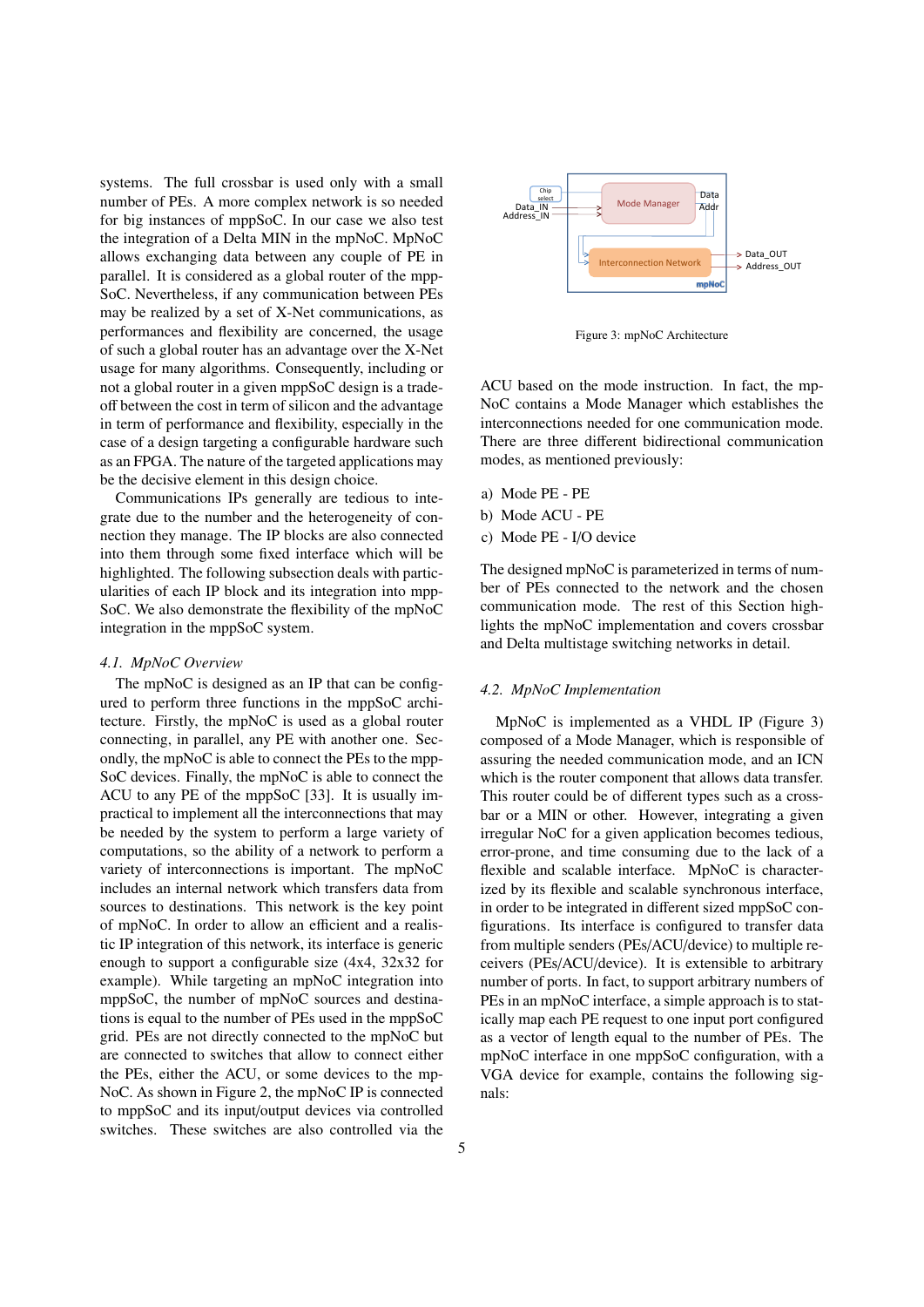

Figure 2: mpNoC integration into mppSoC

| clock : clock signal                                                         |
|------------------------------------------------------------------------------|
| reset : reset signal                                                         |
| cs: activation bit                                                           |
| $---$ Processors - - - -                                                     |
| - - - - <i>IN</i> - - - -                                                    |
| $datainPE : PE$ data (32bit data vector (length=number of $PEs$ ))           |
| requestin $PE$ : PE address (32bit address vector (length=number of PEs))    |
| ram_wr_PE : PE read/write (1bit R/W vector (length=number of PEs))           |
| datainACU : ACU data (32 bits)                                               |
| requestinACU : ACU address (32 bits)                                         |
| write_en : ACU read/write signal                                             |
| - - - - <i>OUT</i> - - - -                                                   |
| $dataoutPE : PE$ data Out (32bit data vector (length=number of $PEs$ ))      |
| requestout PE : PE address Out (32bit address vector (length=number of PEs)) |
| dataoutACU : ACU data Out (32 bits)                                          |
| requestoutACU : ACU address Out (32 bits)                                    |
| - - - - <i>Devices</i> - - - -                                               |
| dataoutVGA : VGA data Out (32 bits)                                          |
| regoutVGA : VGA address Out (32 bits)                                        |
|                                                                              |

The mpNoC always contains input and output ports dedicated to PEs and to ACU. The designer has to add only the necessary needed connections with the mppSoC devices. Such an interface can be easily incorporated into different mppSoC configurations. The internal router can service either a read or a write access at a time, as the address is either read or write address respectively, according to the read/write bit. If this bit is set to one, a write operation is performed; otherwise a read operation is achieved. The data transfer is arbitrated between all initiators in a round-robin fashion. To guarantee the synchronous functioning of the mpNoC, a controller is implemented. The Figure 4 illustrates how large the implemented mpNoC controller is in comparison to the different mpNoC components. We see that the size of the mpNoC controller is about 27% of the whole mp-NoC design. The size of the Mode Manager is significantly lower than that of the router. It only represents 29% of the mpNoC design. So the major component



Figure 4: Size comparison of mpNoC components

that consumes more FPGA area is the internal router.

The following paragraphs detail more the mpNoC components.

#### *4.2.1. Mode Manager*

The Mode Manager is composed of switches responsible of establishing the needed connections according to the chosen communication mode. By default, the PE-PE mode is established. In fact, the mpNoC has as inputs the data coming from the PEs, the ACU and the devices. So the Mode Manager has to select the corresponding data depending on the communication mode set by the programmer. A chip select component may activate the mpNoC. The mode is selectable with a mode instruction.

#### *4.2.2. Interconnection Network (mpNoC Router)*

The ICN is the mpNoC router responsible of transferring data from sender to appropriate receiver. It may be of different types. It has scalable communication architecture in order to fit to different sized mppSoC architectures. In this work, two mpNoC implementations have been proposed: one is based on a full crossbar network, another on a Delta MIN. An effective implementation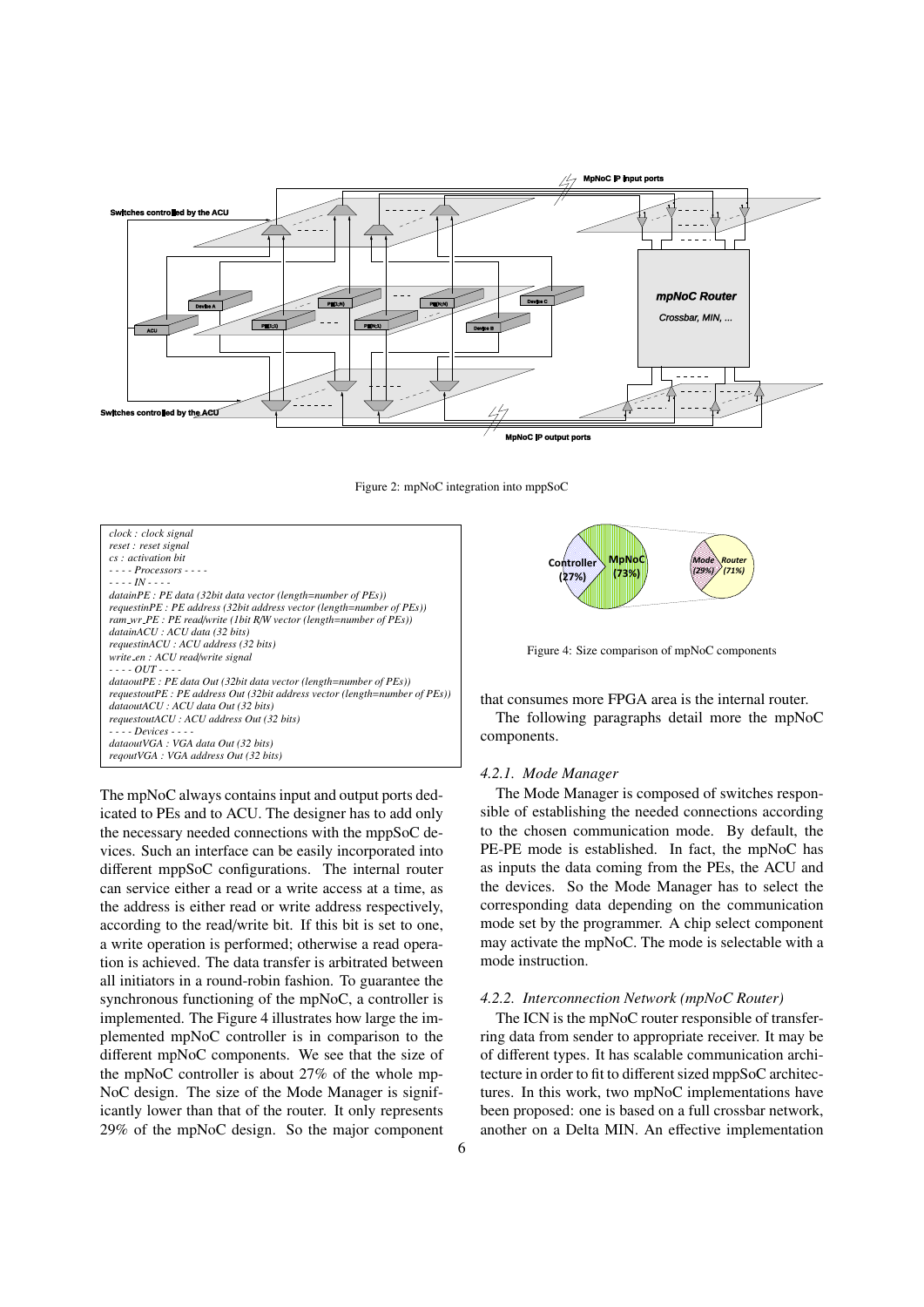

Figure 5: Example of 4x4 crossbar NoC

can be chosen depending, for instance, on the number of PEs. Our choice is based on the fact that crossbar networks are networks with good properties for systems with small number of PEs. While targeting a huge network size, it is necessary to deal between efficiency (expressed in average number of passes) and the silicon space. MIN is considered as a promising solution for applications which use parallel architectures integrating a large number of processors and memories. They meet the needs of intensive signal processing and they are scalable to connect a large number of modules. The mp-NoC router has N input data ports and N input address ports, where N is the number of PEs in the system. If PEs are senders so all input ports are activated. If the ACU is the sender so the data of the ACU is transmitted via the first input port of the network by the Mode Manager. All the other input ports are disabled. The same manner is applied to the output ports. In the following sections, we discuss the implementation of each individual mpNoC internal network in detail. We functionally verified each individual block and synthesized each block and complete design using Quartus II synthesis tool and the simulator Modelsim Altera. We conclude with a comparison between the two implemented internal networks.

#### Crossbar based mpNoC

A full crossbar network allows simultaneously connecting any pair of nodes unoccupied. In general, it is used to connect a limited number of processors and memories. We look more closely into a packet-switched crossbar.

#### *Implementation*

The crossbar ICN is a multiple bus system, where all units are interlinked as shown in Figure 5. There is a separate path available to each target. The architecture is based on two main building blocks. Blocks on the left hand side are called Routers IN, and blocks on the right hand side are called Routers OUT. The Router IN



Figure 6: The crossbar architecture in the PE-PE mode

has the role of getting a request from its (left) input port and sending it to the right Router OUT according to its address. Inversely, the Router OUT detects if there is data to be sent to this port. When this is the case, a transfer occurs from the source to the target. The Figure 6 shows in detail the crossbar architecture connecting PEs to PEs (the case of the PE-PE mode). The network architecture consists of input ports, output ports, N routers, N arbiters (where N is the number of PEs in the system) and switch fabric. The switch fabric is the interconnection between inputs and outputs. The used ports communicate 32 bits wide data and address busses. Each Router out stores the incoming data and address to which the data is destined in buffers. The buffers are maintained as First-In-First-Out (FIFO) queues. A common problem arises when several senders are ready to send their data to the same receiver. The round robin approach offers an elegant solution to fix this issue [36]. The Router out contains an arbiter that assigns a priority token to one sender. As soon as a transfer occurs, the token goes to the next sender in a circular way. If one FIFO that has the priority is not ready, its nearest neighbor (in the round robin algorithm) that contains data will complete its transaction, and so on. In this way, a transfer can occur at each clock cycle for each Router<sub>-out</sub> that has at least one full FIFO. All the activities are synchronized to a global clock signal. Different buffer sizes are tested with the Router\_out module. Table 1 shows the implementation results varying the buffer depth. It is clearly shown that using a buffer of less size consumes less area than when using a bigger size buffer. Since the mpNoC is dedicated to an SIMD architecture, it functions in a synchronous way. In this way, only one communication is executed at a time, then the next communication is executed after the comple-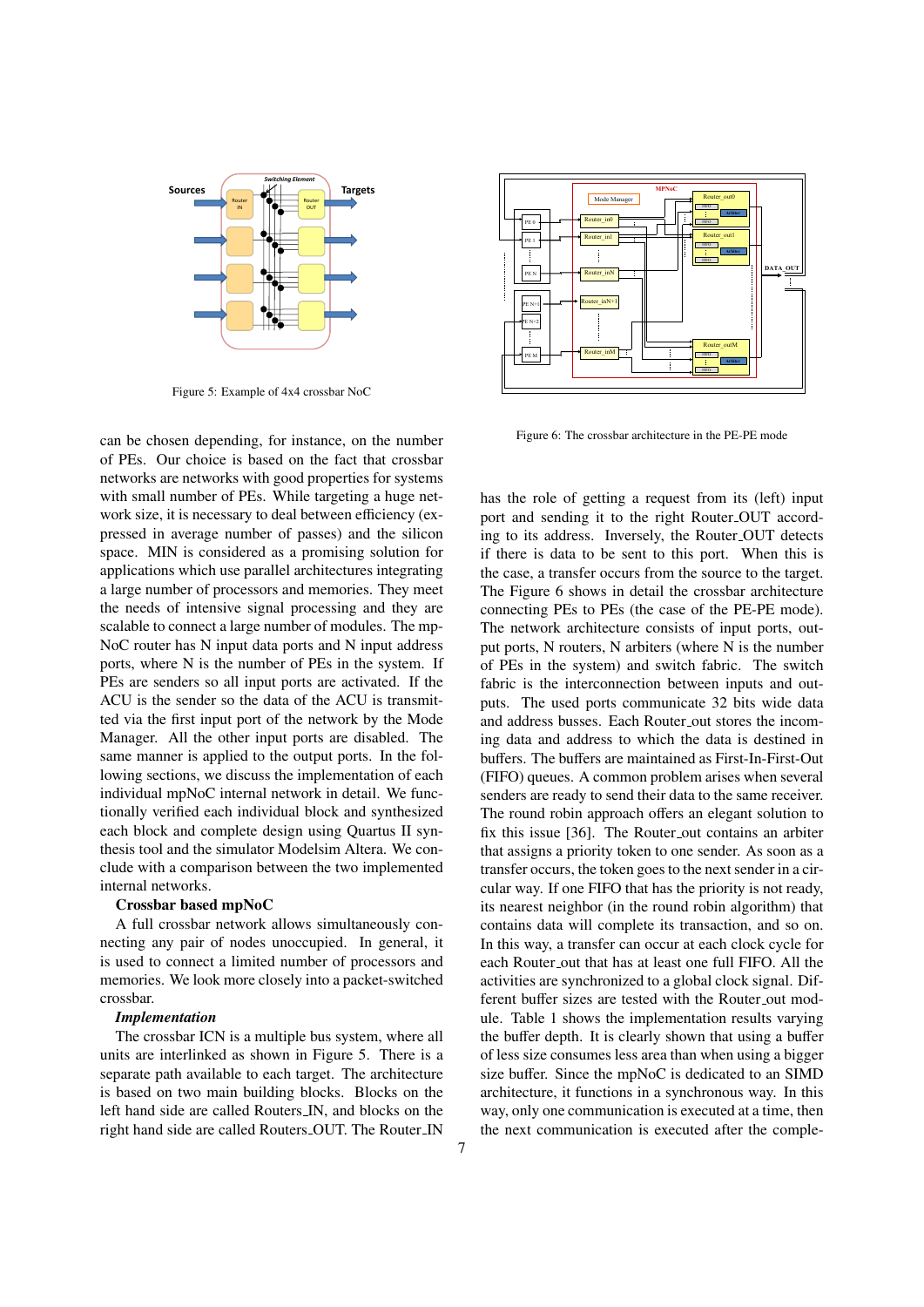Table 1: *Router\_OUT* with different buffer sizes implementation results

| buffer size     | Logic Utilization |           | Total block |
|-----------------|-------------------|-----------|-------------|
| number of words | <b>ALUTs</b>      | registers | memory bits |
|                 |                   | 69        | 128         |
|                 |                   | 73        | 256         |
|                 | 13                | 77        | 512         |
| 16              |                   |           | 1024        |

tion of the first and so on. That's why, every buffer sufficiently needs two 32-bits wide words (data + address), even with a larger number of PEs. The final implemented crossbar contains FIFO buffers of size two. The following paragraph presents performance evaluation and analysis of the crossbar network.

#### *Crossbar performances*

In this paragraph, we evaluate the NoC performances. In fact, NoC evaluation metrics, such as area and average latency became essential aspects for optimizing the implementation of networks in a multi processor SoC design. The implementation results on the FPGA Altera Stratix 2S180, in terms of logic utilization, maximum throughput (TP) and latency are reported in Table 2. The TP is defined as the average number of data transfers delivered by the network per cycle per output port. The latency is the time spent to achieve a communication from the sender to the corresponding receiver. Minimum and maximum latency values are measured. We clearly see that when increasing the number of connected nodes, the crossbar network occupies more area on the target FPGA. One of other major difficulties with the crossbar is the rapid growth rate of the number of connections that must be made when new nodes are added. Crossbar has the complexity of  $N^2$  connections, where N is the number of switches in this non blocking network. Test results also show that the max TP decreases as the number of connected nodes increases.

#### Delta MIN based mpNoC

A MIN can be defined as a network used to interconnect a group of N inputs to a group of M outputs using several stages of switches elements led by linking stages [8]. A MIN is defined by: its topology, switching strategy, routing algorithm, scheduling mechanism, and fault tolerance [37]. Among the proposed various ICNs, those most commonly used are the class of delta networks [16] which includes the omega network [12], indirect binary n-cube network [18], and the cube network [27]. Because of their low complexity, delta networks have always been considered as the alternatives to crossbar switches for interconnecting processors and



Figure 7: Delta MIN Architecture (Case of Omega network)



Figure 8: Delta MIN data packet

memory modules in multiprocessor systems [16]. In this work, we focus on Delta MIN which derived from Banyan networks characterized by one and only one path between each source and destination [9].

#### *Implementation*

General  $a^n$  x  $b^n$  delta network consists of  $a^n$  sources and  $b^n$  destinations, n number of stages and the  $i^{th}$ stage has  $a^{n-1}$   $b^{n-1}$  crossbar modules or Switching Elements (SE) of size a x b (in our case crossbars of size 2x2). Figure 7 shows a three stages  $2^3 \times 2^3$  switching Omega network. The nodes pairs are connected to each other with switches which are dynamically set by control logic associated with interconnected network. Delta network possesses full access property since it is possible to connect every node  $(N_i)$  to the other  $(N_i)$ . In a MIN, a path between a source and a target is obtained by operating each corresponding switch of the stage i in straight mode if the  $i<sup>th</sup>$  bit of the destination address is equal to 1, otherwise in exchange mode.

The basic building blocks of the Delta MIN are SEs, connected by links. The SE is composed of two FIFO and a scheduler who decides when data is sent from particular inputs to their desired outputs following a round robin scheduling algorithm. We can vary the topology of the network (omega, baseline, and butterfly) just by varying the topology of interconnection links between the crossbar stages. The implemented MIN is a packet data communication network. The package is composed of three parts, as shown in Figure 8. The 65-bits packet data is mainly composed of:

- *The head of the packet (1 bit)*: contains the bit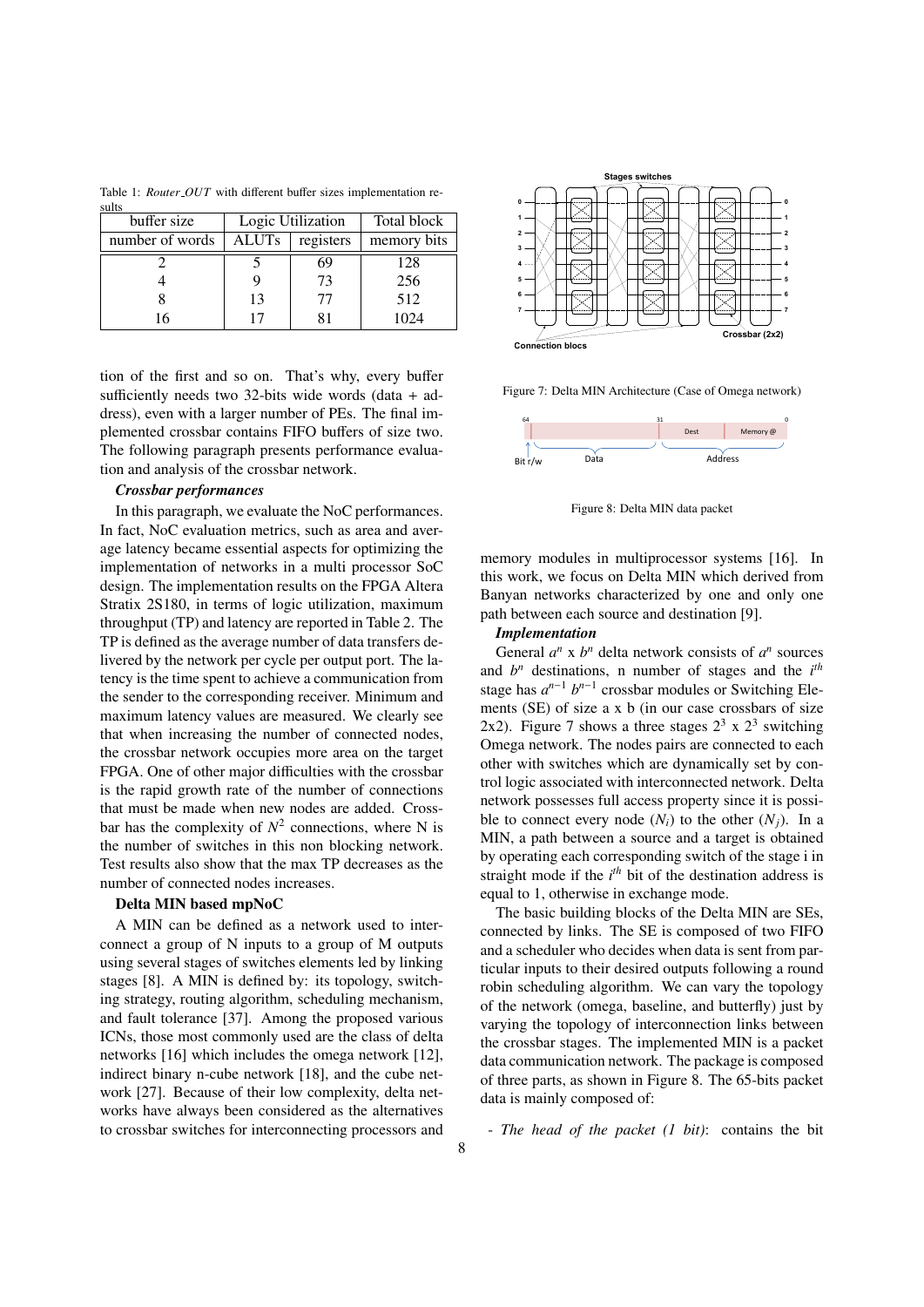Table 2: Crossbar performance results

| Number           | Logic Utilization<br><b>ALUTs</b><br>registers |       | Total block memory | Latency   | Max TP         |
|------------------|------------------------------------------------|-------|--------------------|-----------|----------------|
| <b>PEs</b>       |                                                |       | bits               | (cycles)  | (32bits/cycle) |
| 4PE <sub>s</sub> | 281                                            | 483   | 512                | $2 - 5$   | 1.232          |
| 8PEs             | 548                                            | 806   | 1024               | $2-9$     | 1.131          |
| 16PEs            | 957                                            | 1469  | 2048               | $2 - 17$  | 1.045          |
| 32PEs            | 1905                                           | 2818  | 4096               | $2 - 33$  | 0.923          |
| 64PEs            | 4191                                           | 5917  | 8192               | $2 - 65$  | 0.833          |
| 128PEs           | 10184                                          | 13609 | 16384              | $2 - 129$ | 0.782          |

Table 3: Delta MIN performance results

| Number     | Logic Utilization |           | Latency   | Max TP         |
|------------|-------------------|-----------|-----------|----------------|
| <b>PEs</b> | <b>ALUTs</b>      | registers | (cycles)  | (32bits/cycle) |
| 4          | 402               | 1404      | $6-9$     | 1.260          |
| 8          | 1101              | 3885      | $9 - 16$  | 1.193          |
| 16         | 1456              | 5401      | $12 - 27$ | 1.085          |
| 32         | 2099              | 7746      | $15 - 46$ | 0.886          |
| 64         | 2905              | 9022      | 18-81     | 0.812          |
| 128        | 3834              | 10397     | 21-148    | 0.742          |



read/write to determine the nature of the memory access read/write.

- *The data (32 bits)*

- *The tail of the packet (32 bits)*: composed of the destination and the memory address.

### *Delta MIN performances*

Simulation results give statistical values for FPGA area, latency and the maximum throughputs of the blocking network which are reported in Table 3. As the crossbar, the Delta MIN requires more FPGA resources when increasing the number of connected nodes. We clearly see from the above tabulated results that the data transfer rate decreases as the number of nodes increases. One major difference is the network latency which is higher in the MIN compared to the crossbar.

## Crossbar/Delta MIN Comparison

The implementation of the two internal networks shows that the mpNoC is a flexible and an efficient network. The choice of the utilized network should be based on the application requirements. The most important metrics helping the decision process are interconnection area and TP. Comparing between the two different mpNoC ICNs, as shown in Figure 9, we notice that the area of a full crossbar network is increasingly important than MIN while increasing the size of the two networks (more than 64 connected nodes). The area of interconnection depends on the topology (topology weakly connected will have an area smaller than

Figure 9: Logic utilization of the crossbar and Delta MIN networks



Figure 10: Maximum TP of the two internal mpNoC networks

topology completely connected), located services (more the established mechanisms are complex and numerous, more resources area is important) and the size of buffers included in the routing resources. As a result, Delta MINs are performing in terms of area to connect a large number of nodes. The area of MIN is proportional to  $N \log_2 N$ , compared to  $N^2$  for full crossbar networks. In Figure 10, the obtained maximum TPs of a crossbar and a Delta MIN networks with different number of nodes are compared. Results demonstrate that the TP of the delta MIN and the crossbar are comparable. The delta MIN has a TP higher than the crossbar with smaller number of PEs (less than 32 PEs), and vice-versa. According to these results, it seems that the delta MIN is better suited for systems with small trans-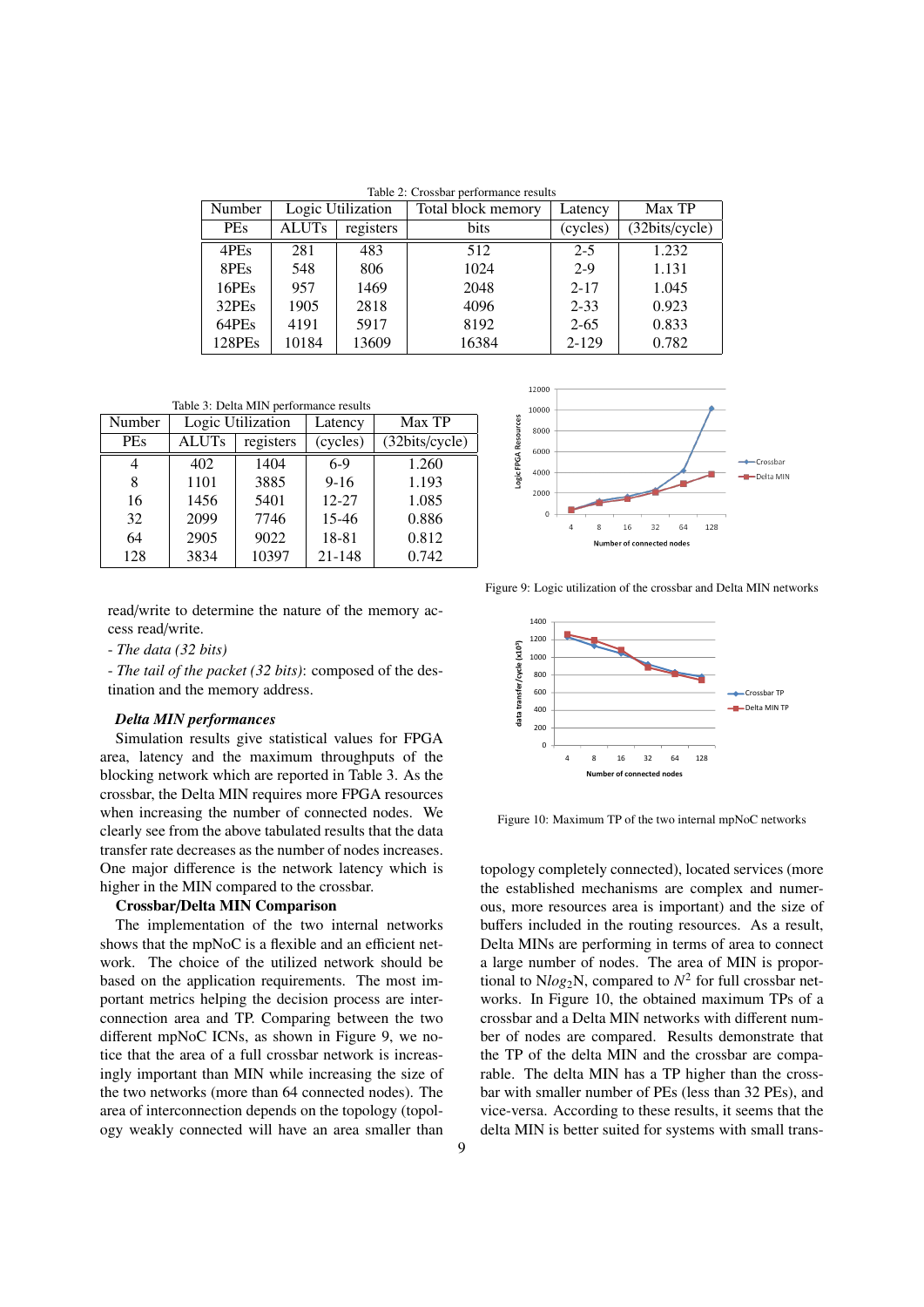

Figure 11: MpNoC Controller Interface

missions. When transmissions become longer, crossbar has a higher TP which is mostly constituted by the fact, that there are more interconnection paths available in parallel. Whereas, delta networks suffer from internal blocking which severely degrades their TP performance.

We deduce that the crossbar network offers multiple simultaneous communications with the least amount of contention, but at a very high hardware complexity. The crossbar is a low latency, non-blocking ICN for large data transfers. However, it becomes expensive for large values of N. In comparison, multistage switching networks may offer a better cost (area and power)/performance (delay and TP) compromise for large complex systems.

#### *4.2.3. MpNoC Controller*

To assure synchronization, which is the key characteristic of an SIMD system, an mpNoC controller IP must be integrated in the architecture when using the mpNoC. It has a functioning dependent on the communication mode. This IP verifies if data transferred by a sender is received by the corresponding receiver. The verification is carried when there are multiple receivers or multiple senders to assure all data transmissions. Otherwise, the single receiver sends directly an acknowledgement to the ACU. The mp-NoC controller (Figure 11) has as inputs: the addresses signals transferred via the mpNoC (*requestoutPE* and *requestoutACU* or *reqoutDevice*), the communication mode *mode*, *send* and *receiv* signals coming from senders and receivers respectively; and a notification signal *notif* as output port. *send* and *receiv* signals are configured as bit arrays of length equal to the number of PEs as it is the maximum number of connections of the mpNoC. If the sender is the ACU or a device, it has to set the first bit of the *send* signal to '1', otherwise it is set to '0'. The same manner is followed if we only have one receiver which can be the ACU or a device. If the PE is the sender it has to set the bit which has

the same number as its identity to '1'. The same manner is applied by the PE receiver. For example in the case of 4 PEs, *send* and *receiv* signals are configured as 4-bits arrays (*array (nb slave-1 downto 0) of std logic; where nb slave is equal in this case to 4*). If the ACU sends data to the PE1 then the ACU has a *send* signal configured as "0001" and the PE1 has a *receiv* signal configured as "0010" when receiving its data. The mp-NoC controller continuously verifies if the communication is achieved form senders to appropriate receivers. It also verifies if all needed communications are successful. Based on the mode communication, it compares between *send* and *receiv* signals taking into account the transmitted addresses via the mpNoC. When the communication is successful, the mpNoC controller generates a notification signal to the ACU in order to continue executing the remaining instructions.

In order to allow sending and receiving data through networks, we use different communication instructions that will be described in the following subsection.

## *4.3. Communication instructions*

We use the MIPS assembly language for development of mppSoC parallel programs. From an mppSoC assembly code, the mppSoC compiler generates a binary that can be used by the FPGA implementation. This mpp-SoC compiler is a modification of the GNU MIPS assembler. MpNoC is managed through communication instructions based mainly on the processor load (LW) and store (SW) instructions. To set the communication mode we employ a mode instruction which consists in writing the mode value in a defined address. It is based on the SW processor instruction: *SW cst, @ModeManager*, where:

- *@ModeManager* = "0x9003"

- *cst* is a constant which can have five different values corresponding to five different interconnection modes respectively.

Below, the definition of mode constant values in the VHDL configuration file is showed.

| -MPNoC Modes                                     |  |
|--------------------------------------------------|--|
| constant Mode0 : positive := 0; $-PE$ - > PE     |  |
| constant Model: positive := 1; $-ACU - > PE$     |  |
| constant Mode2 : positive := 2; $-PE$ - > ACU    |  |
| constant Mode3 : positive := 3; $-PE$ - > Device |  |
| constant Mode4 : positive := 4; - Device - > PE  |  |

From an implementation point of view the communication mode constant is a three bits value. After setting the required mpNoC interconnection, data transfers will occur through communication instructions which are SEND and RECEIVE instructions.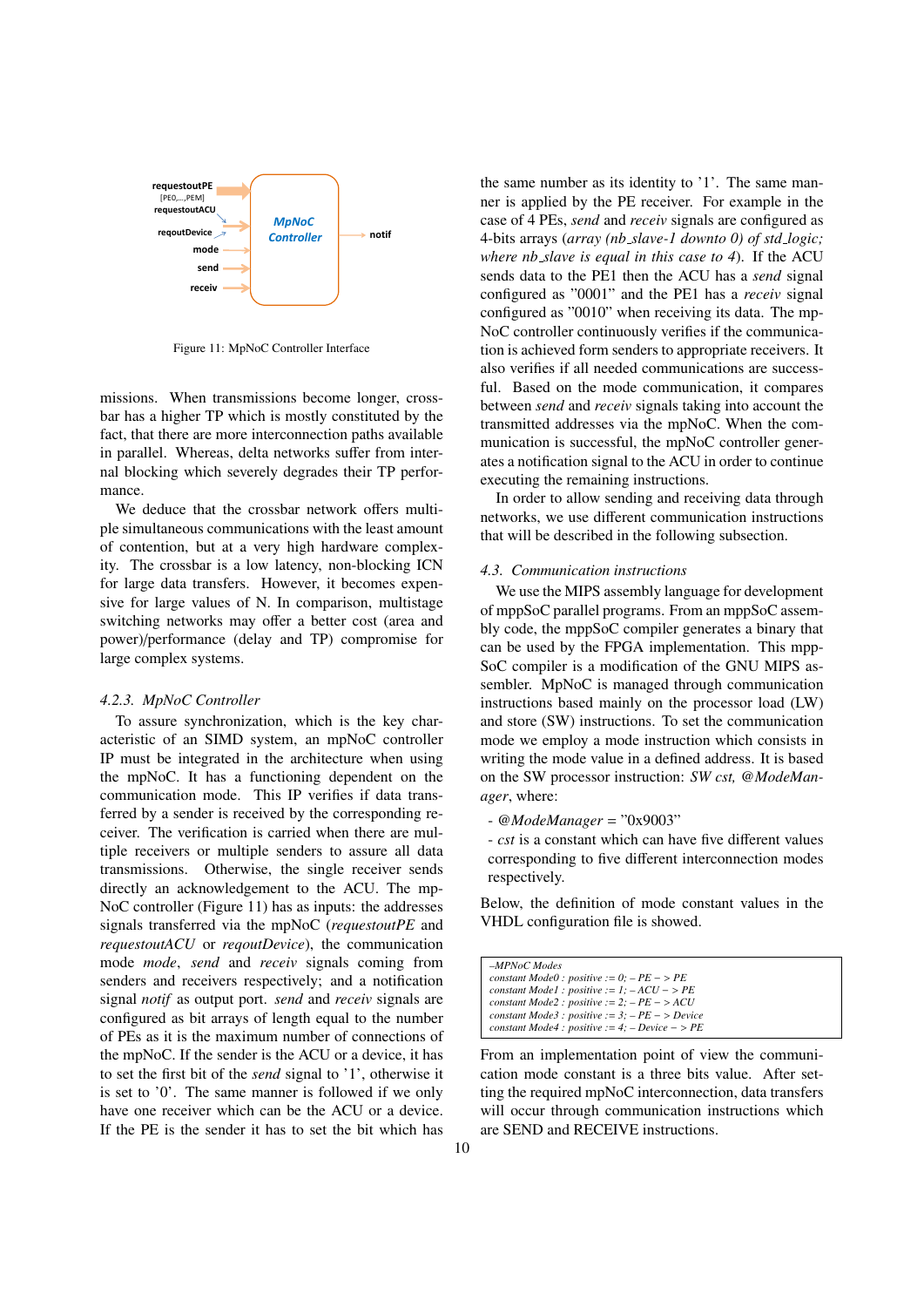SEND instruction: serves to send data from a sender to a corresponding receiver, relying on the SW memory instruction: *SW data, address*. The 32-bits address can be partitioned in different fields depending on the established communication mode. It contains in case of:

- 1. PE-PE Mode: the identity of the PE receiver (32- SL add width bits) and the PE dest memory address (SL add width bits);
- 2. PE-ACU Mode: the ACU memory address (MS\_add\_width bits);
- 3. ACU-PE Mode: the identity of the PE receiver (32- SL add width bits) and the PE dest memory address (SL add width bits);
- 4. PE-Device Mode: the device address (32 bits);
- 5. Device-PE Mode: the identity of the PE receiver (32- SL add width bits) and the PE dest memory address (SL add width bits).

MS add width and SL add width are the parametric memory sizes of the ACU and the PE memories respectively. When needed, zeros are inserted into the emptied bits to obtain the 32-bits address. The communication modes ACU-Device and Device-ACU are direct point to point communications.

RECEIVE instruction: serves to obtain the received data, relying on the LW memory instruction: *LW data, address*. It analogously takes the same address field as SEND instruction.

It is clear from the above address coding that the number of PEs in the system also depends on the memory size. However, increasing the number of PEs leads to decreasing the PE memory size which is the advantage of the SIMD architecture. For example when each PE has a memory of 256 K-bytes we can integrate up to 65536 PEs, which is a sufficient number.

Furthermore, we notice that the execution time of a communication instruction can vary depending on the communication mode. If multi-senders want to send their data to a same receiver (PE-ACU mode for example), the data is sequentially transferred since the receiver can accept one data at a time. So the total execution time of this communication instruction is the execution time considering one to one communication multiplied by the number of senders (N) since we have to repeat it N times (we find the same process in the traditional SIMD systems like Maspar [35]).

The Xnet neighborhood network is programmed as the mpNoC. It is managed by SEND and RECEIVE instructions. Their address field takes three operands: the distance, the direction and the memory address. The distance defines the number of paths needed to achieve the communication between the PE sender and

| Table 4: SW MIPS Format                      |  |  |        |  |
|----------------------------------------------|--|--|--------|--|
| $31 - 26$   $25 - 21$   $20 - 16$   $15 - 0$ |  |  |        |  |
| 101011<br>hase                               |  |  | offset |  |

| Table 5: SEND Format |           |           |          |  |
|----------------------|-----------|-----------|----------|--|
|                      | $25 - 21$ | $20 - 16$ | $15 - 0$ |  |
| 101011               |           | rt        | offset   |  |

the other receiver on the same row or column or diagonal. There are eight direction 3-bits constant values that the programmer can specify to denote each of the following directions: North (000), East(010), South(001), West(011), North East(100), North West(101), South East(110) and South West(111).

SEND and RECEIVE instructions rely on LW and SW MIPS instructions with some added modifications. In fact the SW instruction has the format shown in Table 4. In this format, the address is composed of 21 bits (offset+base) and the value to be stored is contained in the register rt. In comparison, the SEND instruction replaces the base field, as shown in table 5, by the number of the register (rd) that can contain the address to be transmitted. In this case, the address field is the sum of the register rd value and the offset, and is 32 bits wide.

## 5. MppSoC Applications

The objective of this section is to test the use of different communication networks: from a neighborhood network to an irregular network with different interconnection routers. We want to test the reliability and the effectiveness of the NoC and compare the performances of the various parallel configurations with distinct communication networks. Two mpNoC networks were tested: full crossbar and Delta MIN with three topologies (Omega, Baseline and Butterfly). These latter differ in the number of different N-to-N interconnection patterns they can achieve. Three parallel algorithms were implemented: image rotation, 2D convolution and FIR Filter. There are two main considerations in the mapping of parallel algorithms onto mppSoC. First is the number of available PEs and the second is the selection of the best configuration to map the algorithm. The purpose of this Section is to evaluate performance of three parallel algorithms when mapped onto mpp-SoC system. Implementation results and performance evaluation of each algorithm are presented. The analysis provides the flexibility to vary several parameters, and therefore, it is easier to study the effects of alternative approaches. The results identify the communi-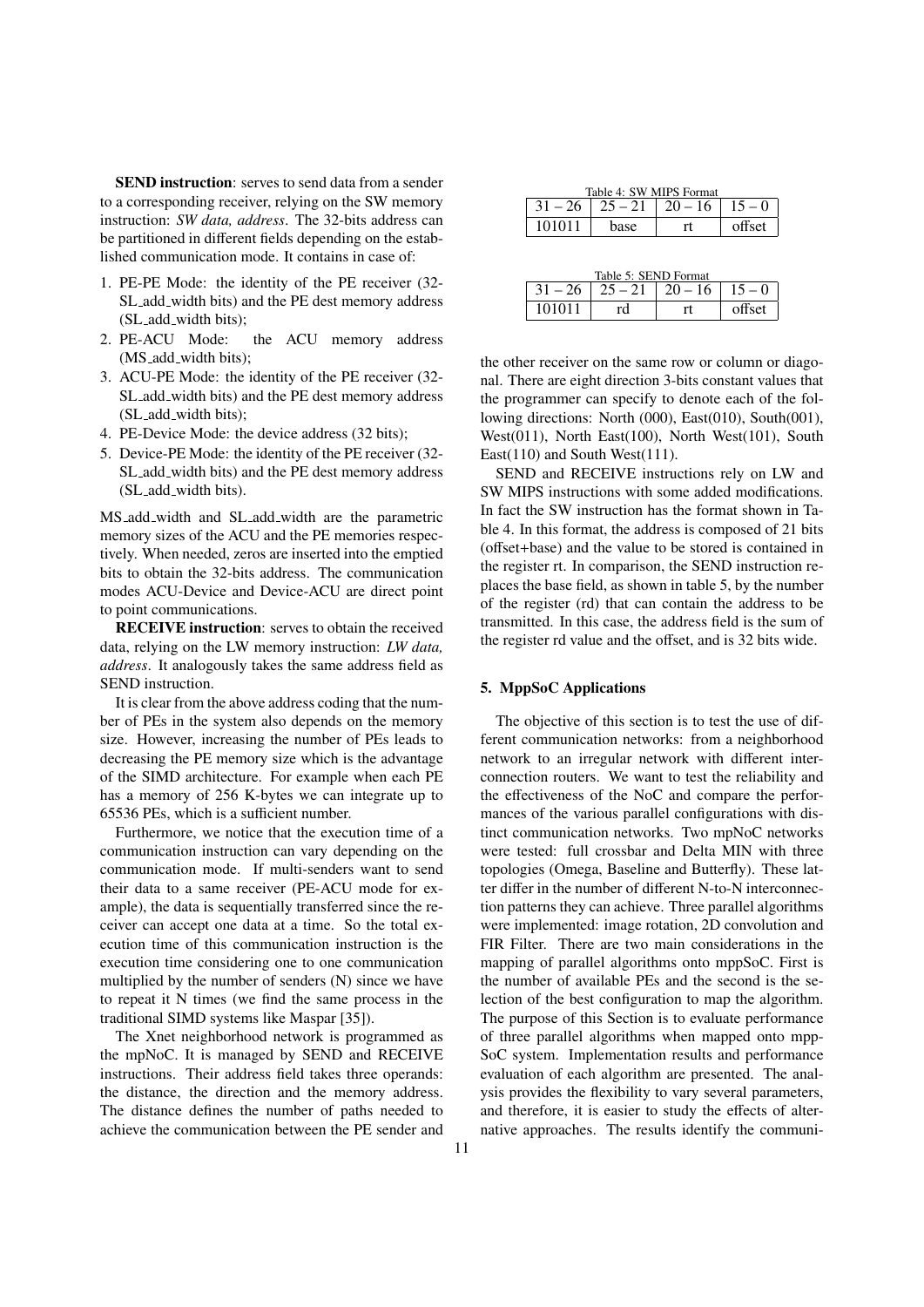

Figure 12: Extract from image rotation assembly codes

cation network suitable for an algorithm. As already mentioned, the MIPS instruction set was extended to program the mppSoC [28]. The execution of mppSoC binary needs first to integrate the binary program in the instruction memory and, after the synthesis, is deployed with the bitstream to the FPGA board. We target Altera Stratix 2S180 FPGA which includes 143 520 ALUTs for hardware logic [38].

#### *5.1. Image Rotation Algorithms*

Image rotation algorithms seem to be simple and good examples to use the mpNoC. In fact, in this situation, communications are very irregular: PEs need to communicate using several different directions and lengths. Obviously, it is possible to realize that using the X-Net network, but this needs several communication steps (as much as the number of PEs). We realize 17161-pixel image rotations on different sized mppSoC designs. The resulting images of Figure 12 were provided by an execution of binary programs on mppSoC mapped to an FPGA. In this work, we are specifically interested by image mirroring and special image rotation by 90, 180 and 270 degrees. It is quite simple to do these rotations by remapping the pixel locations: choosing the source pixel that corresponds to each destination pixel and setting the destination pixel to that value. In these algorithms we are considered that the number of PEs is equal to N where  $N=n^2$ . The PEs are arranged in a 2D (nxn) grid. As an example for an image rotation (of size (MxM)) by 90 degrees, each PE performs the rotation on its submatrice of size (M/nxM/n). Then all PEs send their data in order to the VGA device to reconstruct the final rotated image. The mpNoC is used to connect PEs, ACU with PEs and to also connect PEs with a VGA device allowing displaying image on the screen. So, the mpNoC is necessary in this application since it assures parallel I/O data transfers. The following code shows the reconstruction of the rotated image by the VGA device:

| $(ST1)$ For $i=0$ to n-1 do    |  |
|--------------------------------|--|
| $(ST2)$ For $i=0$ to n-1 do    |  |
| $(ST3)$ Read data from $PE(i)$ |  |
| $(ST4) i := i+n$               |  |
| $(ST5)$ end For j              |  |
| $(ST6)$ end For i              |  |

| Table 6: Clock frequency for mppSoC on Stratix 2S180 FPGA |  |
|-----------------------------------------------------------|--|
|-----------------------------------------------------------|--|

| Number                           | Max. Freq. (MHz) | Max. Freq. (MHz)    |
|----------------------------------|------------------|---------------------|
| (mppSoC with crossbar)<br>of PEs |                  | (mppSoC with Omega) |
| 4                                | 53.39            | 54.3                |
| 8                                | 53.04            | 53.46               |
| 16                               | 51.27            | 51.77               |
| 32                               | 48.63            | 41.68               |
| 64                               | 41.48            | 40.70               |



Figure 13: Synthesis results of Delta MIN/crossbar based mppSoC designs

When varying the number of PEs, we also vary the data memory size of each PE. Two internal mpNoC ICNs are tested: a crossbar and a Delta MIN with three topologies (Omega, Butterfly and Baseline). The table 6 presents the maximum clock frequency for the different mppSoC designs varying the number of processors and the used mpNoC interconnection networks: crossbar and omega networks. Clock frequency drops due to the used network. Although the frequency decreases, all designs approximately run at the first frequency which is 50 MHz. The mppSoC with the omega network runs at a frequency higher that when using the crossbar for a number of PEs lower than 16. This conforms the results obtained in table 2 and 3. Performance results in terms of computation cycles, logic area and energy consuming are also analysed. Figure 13 demonstrates that 84 PEs could be implemented if using Delta MIN configured in the Omega topology, on the StratixII. However, when using the crossbar based mpNoC we are limited by the huge size of the crossbar network and 64 is the maximum number of PEs that we could integrate on the StratixII FPGA. It is also the same number that we could integrate when using both neighbouring and mp-NoC networks in the same system. The table 7 gives the resources occupation for the ACU and the PE. It is shown that one of the advantages of the SIMD parallel system is a saving in the amount of logic. About 30% of the logic on a typical processor chip is devoted to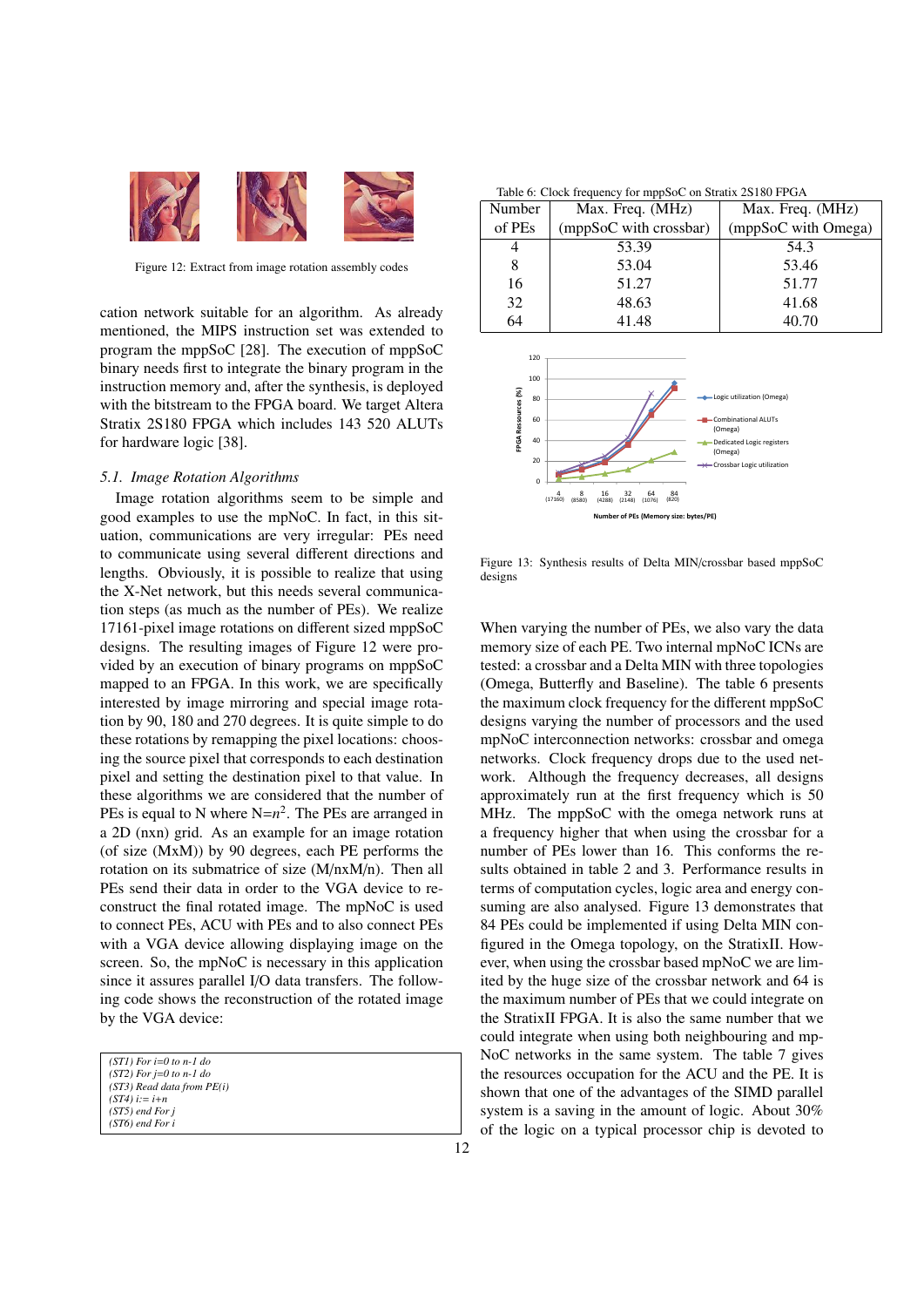

Figure 14: Execution time of image rotation algorithm for different sized mppSoC designs

Table 7: Processors FPGA logic utilization

| <b>Processors</b> | <b>ALUTs</b> |      | $\vert$ registers $\vert$ FPGA occupation |
|-------------------|--------------|------|-------------------------------------------|
| ACU               | 2851         | 1936 | $2\%$                                     |
| PF                | 1031         | 321. | ${1\%}$                                   |

control.

As illustrated by Figure 14, the speedup increases when increasing the number of PEs. SIMD systems can provide a high throughput, as long as the processing algorithm exhibits a high degree of parallelism at the instruction level. However, this is not the case when using the Xnet network since the PE spend more time to do communication than computation. Since communications are irregular, we need many cycles to achieve all the communications between PEs. It is so shown that the Xnet network is not efficient for the image rotation. This is due to the fact that the communications are not regular enough to be managed by the Xnet network. We demonstrate that the irregular communications are very tedious to realize using the neighboring network. We deduce that the crossbar based mppSoC design performs a speed up higher than a Delta MIN based mpp-SoC design. It has also been shown that the baseline topology is the most appropriate topology if the designer wants to implement a Delta MIN based mpNoC with this application. The three different MIN topologies differ in terms of the connection links between the crossbar based stages.

In order to estimate the embedded system efficiency, we measure the amount of energy  $E = TxP$  required to compute the algorithm, where  $P(W)$  is the power dissipation. P values are measured using the PowerPlay power analysis tool of Quartus II. It can be observed from the Figure 15 that, as we increase the number of PEs, the energy consumption decreases. We clearly see that the crossbar based mppSoC consumes less energy than a baseline MIN based mppSoC. This is due to the fact that the crossbar achieves less execution time. According to these different performance results, we de-



Figure 15: Energy Consumption of different sized mppSoC designs

duce that the choice of a crossbar internal network is better, in our case, than a Delta MIN, depending on the application requirements. It should be also noted that the complexity of the crossbar network pays off in the forms of reduction in the time complexity as well as energy consuming. However, if the designer wants to integrate more than 64 PEs in the mppSoC system, he should choose a Delta MIN based mpNoC.

#### *5.2. 2D Convolution Algorithm*

Two-dimensional (2D) convolution is a basic operation in image processing and requires intensive computation. The SIMD model is considered suitable for this kind of application. In fact, the image convolution involves local image transformations resulting in thousands of potentially parallel operations. We focus on the 2D convolution computed in the discrete wavelet transform (DWT) [20]. In this work, we perform convolution on a 256x256 32-bit pixels image. Multiple pixels are mapped onto a separate PE. For an image NxN, each processor has  $M=N^2/P$  pixels in its local memory, where P (assume P=pxp) is the total number of PEs. In general, pixel(i,j),  $0 \le i \le N-1$ ,  $0 \le j \le N-1$  is mapped to PE((i mod p),(j mod p)). Therefore this mapping preserves the adjacency of any two pixels. In an initialization phase, the ACU sends to every PE the corresponding pixels to be stored in its local data memory. The convolution operation is performed as follows: for each pixel(i,j) a 2x2 sliding template, called convolution kernel, is convolved with the 2x2 window centered on pixel(i,j). That is, each value into the pixels window is multiplied by the corresponding signed weight into the convolution kernel. Then, the 2x2 products obtained in this way are added to produce the output pixel value. Each PE has the kernel coefficients stored in its local data memory. The algorithm performs the convolution by each processor distributing its pixel values to the neighborhood in a pipelined manner. In this case, the Xnet neighborhood network is used. But only North, South, East and West connections are required. At any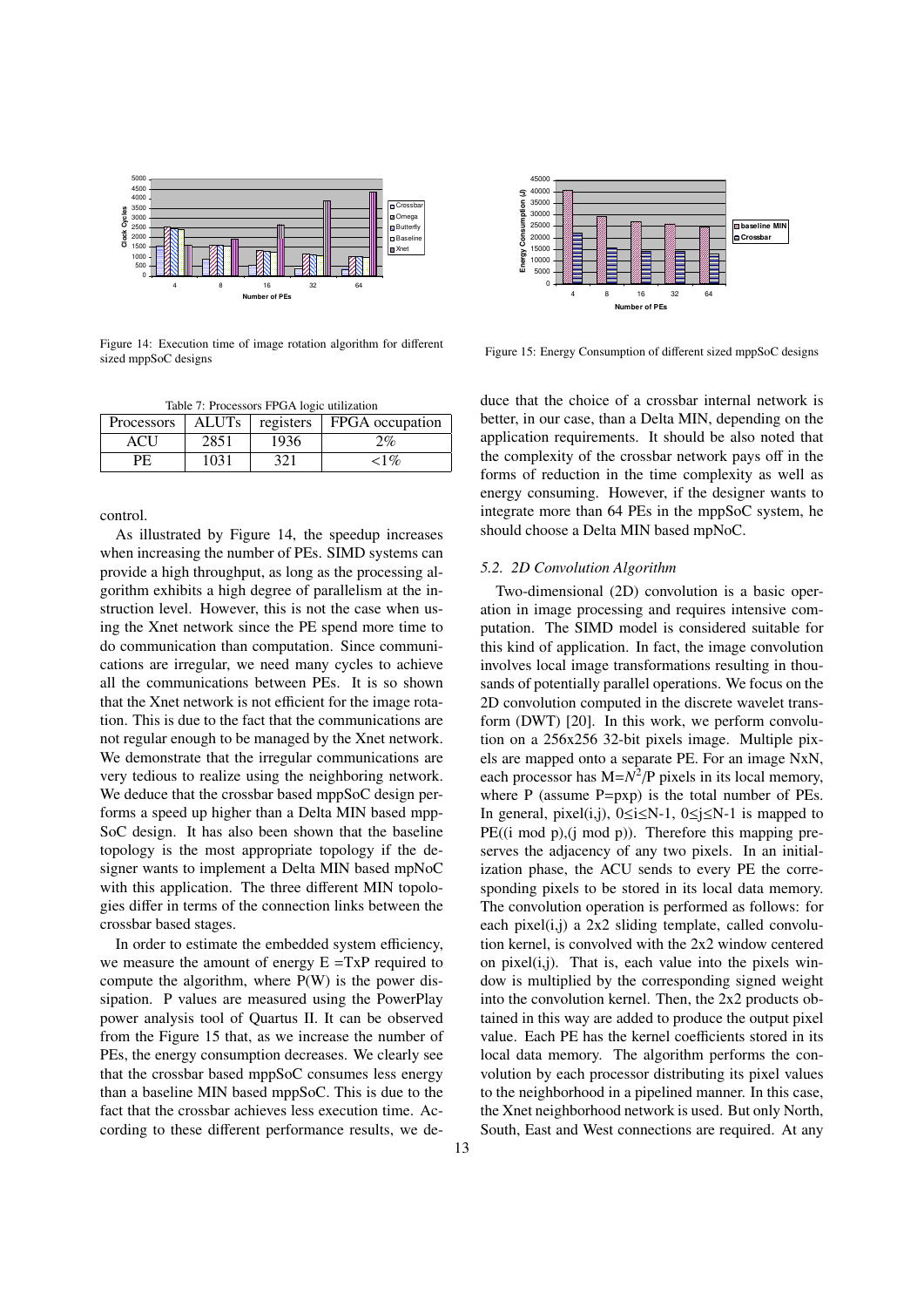

Figure 16: FPGA Resources of Crossbar/Xnet based mppSoC designs

step all PEs have the same neighbor connection. We also test the use of a crossbar based mpNoC and compare it with the neighborhood network.

In this case, the relationship between the input pixels  $B<sub>s</sub>(x,y)$  (each PE performs a convolution on its bloc image denoted by  $B_s$ ), the convolution kernel weights h(i,j) and the convolved pixels  $r<sub>s</sub>(x,y)$  is given by:

$$
r_s(x, y) = B_s * h
$$
  
= 
$$
\sum_{i=1}^{n} \sum_{j=1}^{n} B_s(x - i + 1, y - j + 1) \times h(i, j)
$$
 (1)  
where  $s \in [1, nb\_PEs]$ ; n=2

At any time, every PE computes a partial sum for its convolution. The implemented algorithm is similar to that explained in [19], [1]. We address the scaling of mppSoC to match the computational complexity of a convolution application. The impact of scaling is quantified in terms of FPGA allocation, execution time and energy consuming. As shown in Figure 16, the crossbar network is considerably larger, especially in the implementation with 64 PEs. With 4 PEs the crossbar is about 1,5 times as big as the Xnet, but with 64 PEs this relationship is increased to twice. It is therefore likely that this difference in size will increase further when implementing larger networks.

The neighborhood network is more efficient for applications which needs inter processor communications since it is designed for that purpose. As illustrated from Figure 17, we can see that the regular network version is the fastest one. For 64 PEs for example, the mppSoC with Xnet takes 14 ms whereas with a crossbar it takes 25 ms which is approximately two times higher. In addition, the Xnet network has a latency of one cycle, due to local communications, making it a more powerful and efficient communication network to perform neighboring communications compared to mpNoC. Figure 18 demonstrates that the Xnet consumes less energy than



Figure 17: Execution Time of 2D convolution algorithm



Figure 18: Energy Consuming for Crossbar/Xnet mppSoC designs

the crossbar. Consequently, using a neighborhood network for a 2D convolution is more suitable than integrating the mpNoC.

## *5.3. FIR Filter*

FIR (Finite Impulse Response) filtering is one of the most popular DSP algorithms. It is well suited to be executed on SIMD systems. FIR filters are easy to design. On the other hand, they require increased number of multiplications and additions, and, what is also important, number of memory reads. A FIR filter is implemented with the following equation:

$$
Y(n) = \sum_{k=0}^{M-1} b_k X(n-k)
$$
 (2)

where X is the input signal and  $b_k$  are filter coefficients. M is the filter order or number of taps. An M-order FIR filter requires M multiplications and M additions for every output signal sample. It also requires 2M memory read operations, M of them is for input signal, the rest for them is for filter coefficients. In this work an adapted version of the difference equation called the Direct Form Structure (Figure 19), is implemented. To run the FIR-filter, we tested two mppSoC designs based on two different communication networks: the neighborhood network Xnet and the crossbar. Application results describe the performance and speedup of the implemented FIR-filter. Shown in Figure 20 are the clock cycles needed when running the FIR filter application.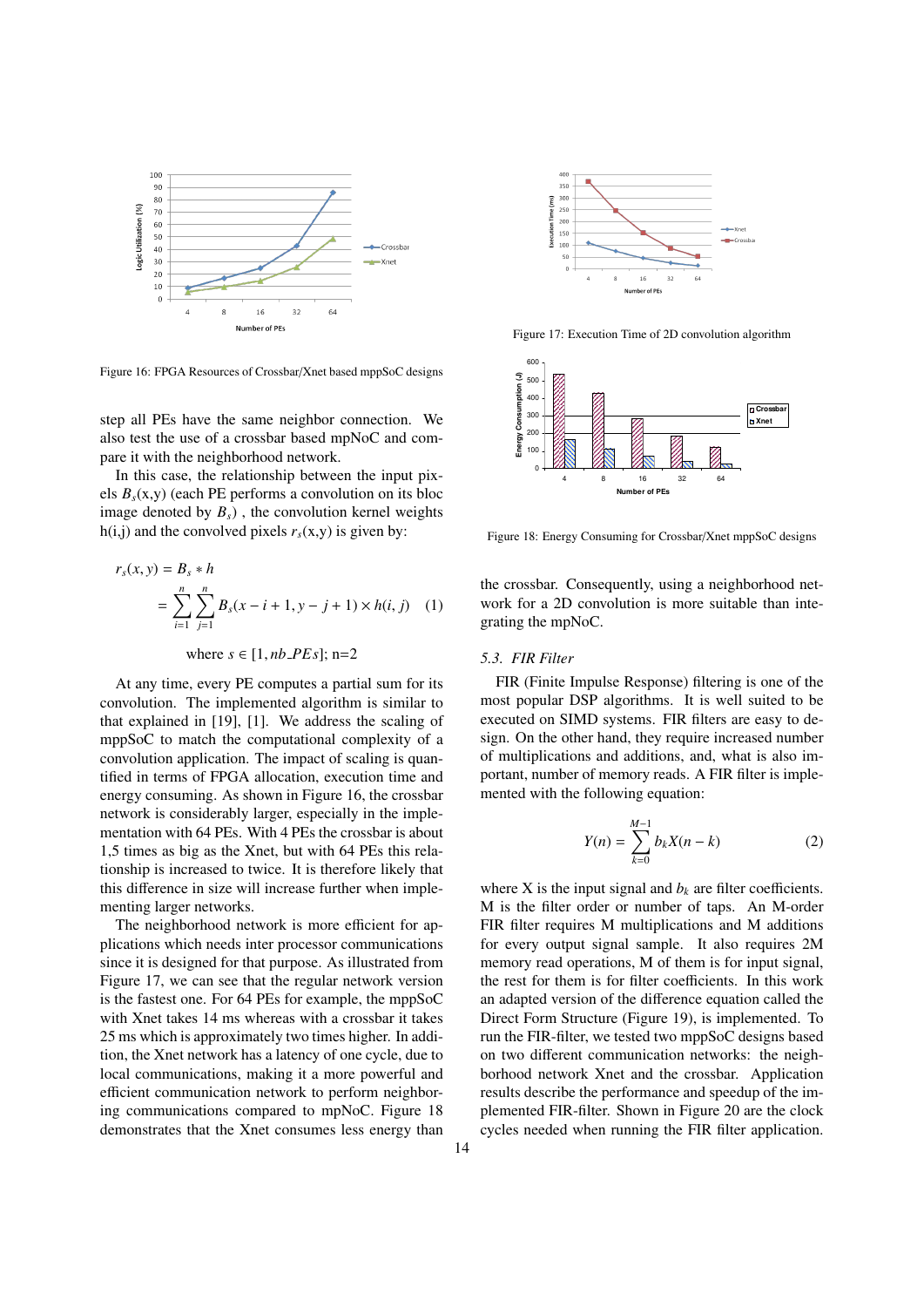

Figure 19: Direct Form of FIR Filter



Figure 20: Execution Time of a FIR algorithm for different sized mpp-SoC designs

The results are based on a 64-tap FIR and an impulse response with a length of 128. When PEs are added to the system, a larger part of the output signal can be calculated on at the same time. On the other hand, communication instructions are decreased and this results in a maximum speed up of about five. As expected, the mppSoC architecture based on the neighbourhood inter-processor network is the most effective for the FIR application. These results show that, based on flexible communication networks in the mppSoC system, the programmer would use the best interconnect suited to his application and its requirements.

It has been proved from these experiments that availability of flexible communication is critical to achieve high performance.

#### 6. Network architecture comparison

Many NoC architectures proposals have been investigated. The challenge consists in offering the best connectivity and throughput with the simplest and cheapest architecture, particularly for parallel architectures as SIMD ones. Unfortunately, very few of these proposals provided any kind of implementation or performance data that could be used for relevant comparison against this work. In addition few NoC implementations have been proposed for SIMD parallel systems. As a result it is difficult to perform direct comparison with other SIMD dedicated network approaches. However, other NoC implementations for multiprocessing/parallel systems could be representative to be compared with our mpNoC.

Table 9: MCNoC and mpNoC performance results

| NoC Version | Occupation |             | Throughput   |
|-------------|------------|-------------|--------------|
|             | <b>FFs</b> | <b>LUTs</b> |              |
| MCN0C       | 3951       | 4731        | $280$ MB/s   |
| mpNoC       | 806        | 548         | 305,115 MB/s |

Our proposal is the massively parallel network on chip, mpNoC, which is flexible and can implement different interconnection networks. This flexibility is a key characteristic of mpNoC that distinguishes it from the other proposed NoC. It also supports different communication modes: one to many, many to one and many to many communications offering parallel data transfers. The mpNoC is scalable and can cope with a large number of cores. Comparing it with some other NoC implementations, we find that our mpNoC is efficient and provides powerful performances.

For example, in [22] a multiprocessor architecture for the massively parallel GCA model is presented. It contains an omega network. The table 8 compares between this network and our omega MIN based mpNoC. We see that our network presents better results when increasing the number of PEs since it consumes less ALUTs in the FPGA (reduction of the hardware cost by over 3x with 32 cores). This makes it efficient for massively parallel on chip architectures. In [30] a parallel routing mechanism for a MIN on the circuit-switching mode is presented. The authors take into account only one-toone and one-to-many permutations. However, manyto-one and many-to-many permutations are not considered. Our approach differs from the previous one. In fact, our target architecture is an SIMD massively parallel architecture where multicast has an important role, and one-to-one permutation almost never takes place. The proposed mpNoC can be also configured to support different communication modes by programming. Through experiments, we show that a configurable parallel router that can change its communication mode in accordance with the applications communication need can potentially increase the performance of the NoC and the final system. In [25] a multi-cluster NoC architecture for parallel processing is proposed. It shows better performance than conventional NoCs. When comparing the area occupation and the network throughput for 8 cores with our crossbar based mpNoC, we find that the mpNoC achieves better results, as demonstrated in table 9 . Accroding to table 9, the mpNoC presents a high throughput than the MCNoC (1.089x). In [21] a programmable NoC is proposed. It has a flexible architecture dedicated to be used in FPGA-based systems. It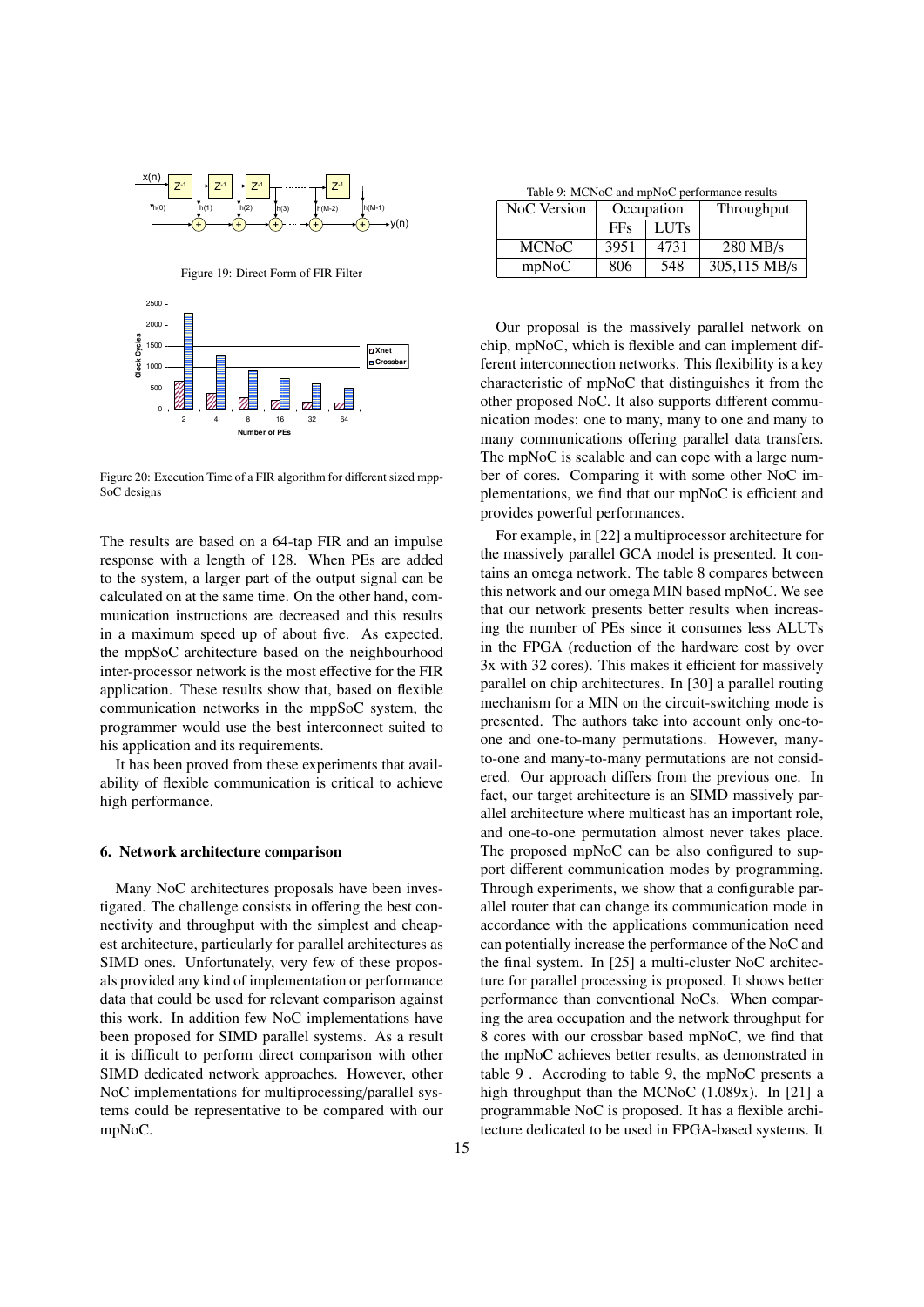Table 8: Synthesis Results

| Network | Comm. accesses | <b>ALUTs</b>     |                  |       |       |
|---------|----------------|------------------|------------------|-------|-------|
|         |                | 4PE <sub>s</sub> | 8PE <sub>s</sub> | 16PEs | 32PEs |
| Omega   | Only read      | 279              | 818              | 2344  | 6092  |
| mpNoC   | Read and write | 402              | 1101             | 1456  | 2099  |

Table 10: PNoC and mpNoC router characteristics

| <b>Network</b>    | Flexibility             | Parameter         | Switching |
|-------------------|-------------------------|-------------------|-----------|
| PN <sub>o</sub> C | Network topology        | Data-path width   | circuit   |
|                   |                         | & connected nodes |           |
| mpNoC             | Interconnection network | connected nodes   | packet    |

| Table 11: PNoC and mpNoC performance results |  |
|----------------------------------------------|--|
|----------------------------------------------|--|

| Number   | <b>Network</b>    | Area               | Speed |
|----------|-------------------|--------------------|-------|
| of nodes |                   |                    | (MHz) |
|          | <b>PNoC</b>       | 366 slices         | 138   |
|          | mpNoC (crossbar)  | 445 Logic Elements | 123   |
|          | PN <sub>o</sub> C | 1305 slices        | 126   |
|          | mpNoC (crossbar)  | 802 Logic Elements | 113   |

also shows better performances compared with a shared bus implementation. The Table 10 compares PNoC and our mpNoC in terms of router characteristics. The significant difference is the network parameters. The actual mpNoC version works with 32bits data width. We note that ongoing work aims to parametrize the data width of the mpNoC, however it is outside the scope of this paper. The table 11 compares PNoC and crossbar based mpNoC, working with 32bits data width, in terms of area and speed for 4 and 8 connected nodes. We see that the mpNoC achieves better performances in term of area since it reduces the hardware cost when increasing the number of connected nodes. However it decreases slightly the speed. In general, it presents good area/time performances.

We deduce from previous comparisons that the proposed mpNoC is well suited for parallel architectures achieving better performances. It is considered as a lightweight network which requires few FPGA resources making it suitable for both small and large FPGA-based systems.

### 7. Conclusion

Having an efficient communication network in modern multiprocessor systems on-chip is certainly one of the biggest challenges for designers. This is particularly true for SIMD architectures. In this paper, we introduced the mppSoC system which is an SIMD massively parallel processing System on Chip. Among its important features, we emphasize on its communication networks. The mppSoC platform uses X-Net network for inter-processor communications. This network is very efficient for neighboring communications. However, it is time consuming when dealing with point-topoint communications. For that purpose, mppSoC also integrates an efficient irregular communication network IP called mpNoC, a massively parallel Network on Chip that can be used alone or with X-Net.

The mppSoC platform is entirely described at RTL level and implemented on FPGA. It can be configured to use different sizes and network topologies. This configurability makes it possible to tailor the architecture for a specific application and thereby increasing its effectiveness. MpNoC can be configured in different communications modes: to communicate between processors and also to perform I/O data transfer. This work shows the gains that could be achieved with such strategy. Mp-NoC uses a set of library internal networks that have varying cost and performance metrics. Two networks were tested: a crossbar and a Delta MIN with three different topologies (omega, baseline and butterfly). The mppSoC designed networks are scalable and parametric in order to satisfy different data parallel application requirements. The FPGA implementation, with various configurations, has been validated on three significant applications. According to the performances of each configuration, the designer can choose the most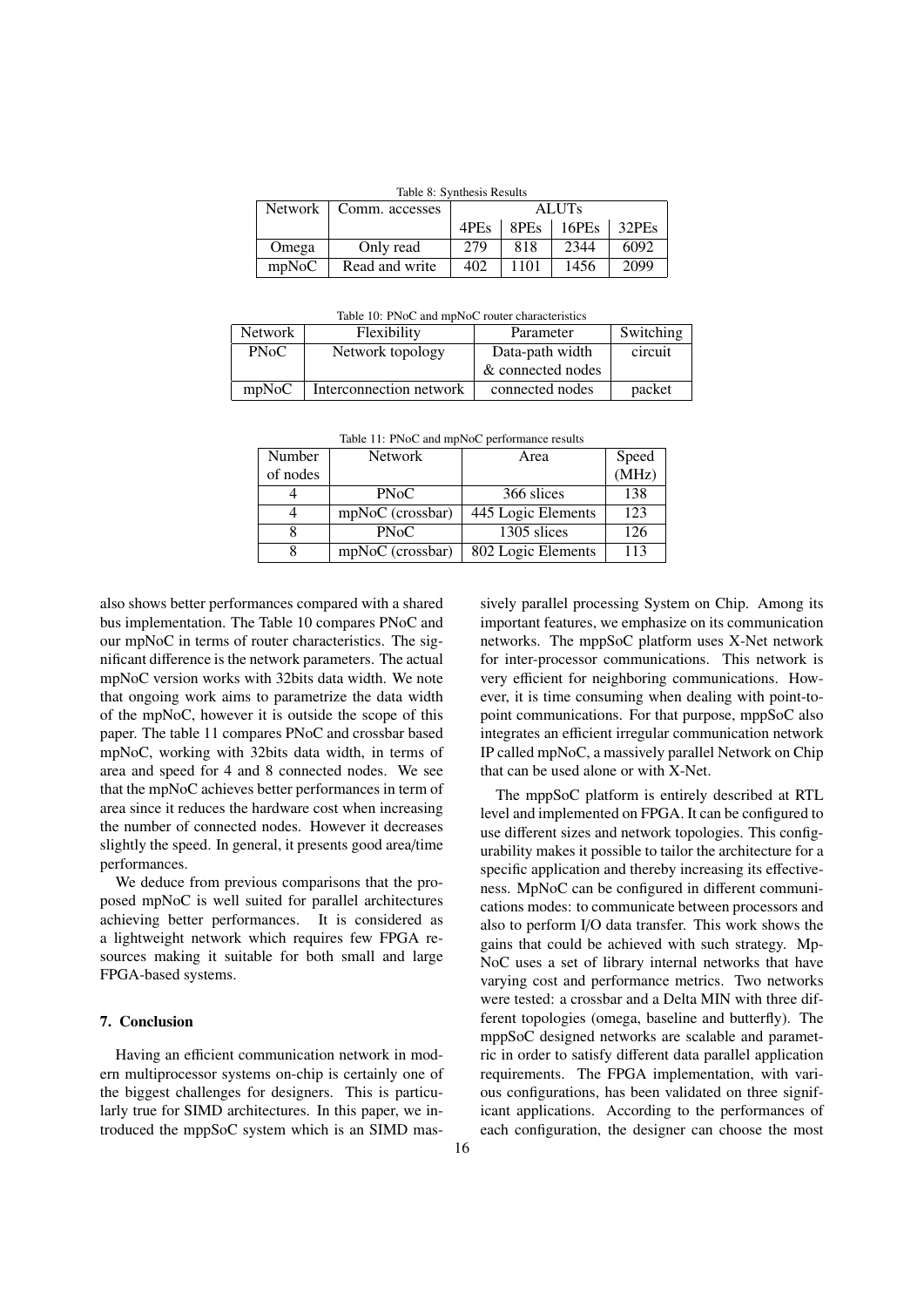appropriate one for the tested application. We have demonstrated that it is vital to have a flexible interconnection scheme which can be applied to the system design. Compared to other implemented NoC, the mpNoC presents good performances making it suitable to FPGA based parallel systems.

The implementation and evaluation of significant and complete applications on mppSoC system are ongoing. Future works deal with the choice of the processor IP. The MIPS processor has been chosen for our first implementation because of its open source availability; however, it is not optimized for a particular FPGA. Our aim is to test other processor IPs more optimized in order to enhance the implementation effectiveness. Finally, on the integration side, if large configuration may not be integrated on a single chip, we are considering multichip implementations. Connecting together on a board, those chips will be able to act like a unique SIMD machine executing a single program. The definition of a chip interface and especially the splitting of the networks on the different chips has to be studied with a special attention on the scalability of the architecture.

#### References

- [1] A. N. Choudhary and J. H. Patel, Parallel architectures and parallel algorithms for integrated vision systems (University of Illinois at Urbana-Champaign, 1989).
- [2] B. Parhami, Introduction to Parallel Processing: Algorithms and Architectures (Kluwer Academic Publishers, 1999).
- [3] R. Michael Hord, The Illiac IV: The First Supercomputer (Computer Science Press, 1982).
- [4] W. D. Hillis, The Connection Machine (The MIT Press, Cambridge, 1989).
- [5] M-H. Lee, H. Singh, G. Lu, N. Bagherzadeh, F. J. Kurdahi, E. M. C. Filho and V. C. Alves, Design and Implementation of the MorphoSys Reconfigurable Computing Processor. J. VLSI Signal Processing Systems. 24 (2000) 147-164.
- [6] M. Kumar and J.R. Jump, Performance Enhancement in Buffered Delta Networks Using Crossbar Switches and Multiple Links. J. Parallel and Distributed Comput. (1) (1984) 81-103.
- [7] M. Rupp, D. Milojevic and G. Gogniat, Design and Architectures for Signal and Image Processing. EURASIP J. on Embedded Systems. (2008).
- [8] T. H. Szymanski and V. C. Hamacher, On the universality of multipath multistage interconnection networks, J. Parallel and Distributed Comput. 7 (1989) 541-569.
- [9] C. P. Kruskal and M. Snir, A unified theory of interconnection network, Theoret. Comput. Sci. 48 (1986) 75-94.
- [10] C. P. Kruskal and M. Snir, The Performance of Multistage Interconnection Networks for Multiprocessors. IEEE Trans. Comput. 32 (1983) 1091-1098.
- [11] C. P. Kruskal, M. Snir, and A. Weiss, The distribution of waiting times in clocked multistage interconnection networks. IEEE Trans. Comput. 37 (1988) 1337-1352.
- [12] D. H. Lawrie, Access and Alignment of Data in an Array Processor. IEEE Trans. Comput. 24 (1975) 1145-1155.
- [13] D.M. Dias and J. R. Jump, Analysis and Simulation of Buffered Delta Networks. IEEE Trans. Comput. 30 (1981) 273-282.
- [14] H. J. Siegel, Interconnection Networks for SIMD Machines, Computer. 12 (1979) 57-65.
- [15] H. S. Stone, Parallel Processing with the Perfect Shuffle. IEEE Trans. Comput. 20 (1971) 153-161.
- [16] J. H. Patel, Performance of processor-memory interconnections for multiprocessors. IEEE Trans. Comput. 30 (1981) 771-780.
- [17] L. Benini and G. DeMicheli, Networks on Chips: A New SoC Paradigm. IEEE. Computer. 35 (2002) 70-78.
- [18] M. C. Pease, The Indirect Binary n-Cube Microprocessor Array. IEEE Trans. Comput. 26 (1977) 458-473.
- [19] S. Ranka and S. Sanhi, Convolution on Mesh Connected Multicomputers. IEEE Trans. on Pattern Analysis and Machine Intelligence. 12 (1990) 315-318.
- [20] A. Al Muhit, Md S. Islam and M. Othman, VLSI Implementation of Discrete Wavelet Transform (DWT) for Image Compression, in: Proc. International Conference on Autonomous Robots and Agents, ICARA'04 (New Zealand, 2004).
- [21] C. Hilton and B. Nelson, PNoC: a flexible circuit-switched NoC for FPGA-based systems, in: Proc. IEEE Computers and Digital Techniques (2006) 181-188.
- [22] C. Schack, W. Heenes and R. Hoffmann, A Multiprocessor Architecture with an Omega Network for the Massively Parallel Model GCA, in: Proc. 9*th* International Workshop on Embedded Computer Systems: Architectures, Modeling, and Simulation (2009) 98-107.
- [23] D. Parkinson, Experience in Using Highly Parallel Processing Using DAP, in: Proc. Massively Parallel Scientific Computation (NASA Conference Publication, 1986) 205-208.
- [24] F. Schurz and D. Fey, A Programmable Parallel Processor Architecture in FPGAs for Image Processing Sensors, in: Proc. Integrated Design and Process Technology, IDPT'07 (2007).
- [25] H. C. Freitas and P. O. A. Navaux, Evaluating On-Chip Interconnection Architectures for Parallel Processing, in: Proc. 11*th* International Conference on Computational Science and Engineering - Workshops (2008) 188-193.
- [26] H. Du, M. Sanchez-Elez, N. Tabrizi, N. Bagherzadeh, M. L. Anido and M. Fernandez, Interactive ray tracing on reconfigurable SIMD MorphoSys, in: Proc. Design, Automation and Test in Europe Conference, DATE'03 (2003).
- [27] H. J. Siegel and S. D. Smith, Study of multistage SlMD interconnection networks, in: Proc. 5*th* annual Symp. Computer Architecture (1978) 223-229.
- [28] M. Baklouti, Ph. Marquet, M. Abid and JL. Dekeyser, A design and an implementation of a parallel based SIMD architecture for SoC on FPGA, in: Proc. Design and Architectures for Signal and Image Processing DASIP (2008).
- [29] Ph. Marquet, S. Duquennoy, S. Le Beux, S. Meftali and JL. Dekeyser, Massively parallel processing on a chip, in: Proc. 4*th* International Conf. Computing Frontiers (2007) 277-286.
- [30] R. Ferreira, M. Laure, A. C. Beck, T. Lo, M. Rutzig and L. Carro, A Low Cost and Adaptable Routing Network for Reconfigurable Systems, in: Proc. IEEE International Symposium on Parallel & Distributed Processing IPDPS (2009) 1-8.
- [31] R. Grondalski, A VLSI Chip Set for a Massively Parallel Architecture, in: Proc. International Solid State Circuits Conference, ISSCC'87 (1987).
- [32] S. D. Smith and H. J. Siegel, An Emulator Network for SIMD Machine Interconnection Networks, in: Proc. 6*th* annual symposium on Computer architecture (1979) 232-241.
- [33] S. Duquennoy, S. Le Beux , Ph. Marquet , S. Meftali and JL. Dekeyser, MpNoC Design: Modeling and Simulation, in: Proc. 15*th* IP Based SoC Design Conference, IP/SOC (2006).
- [34] S. E. Eklund, A Massively Parallel Architecture for Linear Machine Code Genetic Programming, in: Proc. 4*th* International Conference on Evolvable Systems: From Biology to Hardware